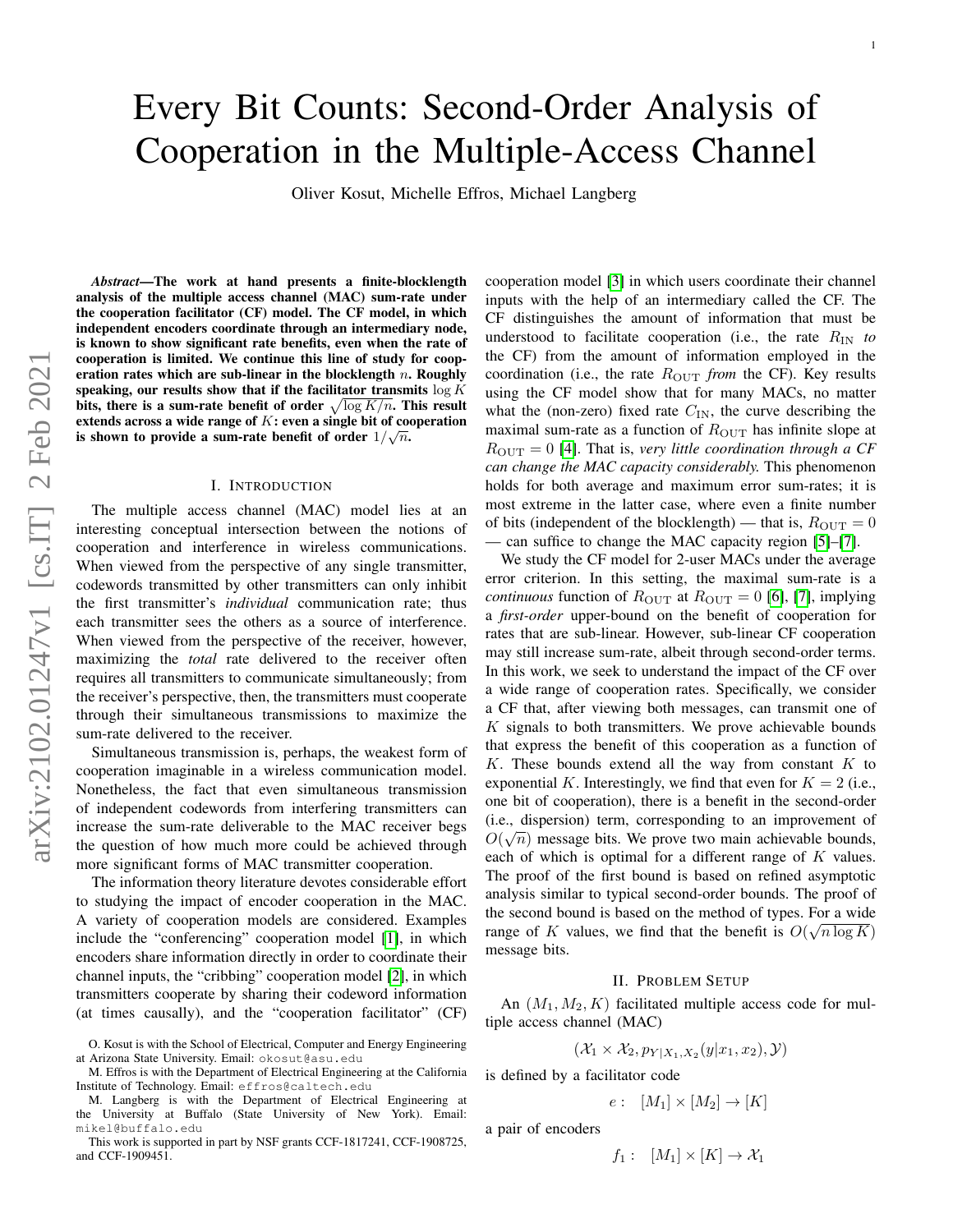$$
f_2: [M_2] \times [K] \to \mathcal{X}_2
$$

and a decoder

$$
g: \mathcal{Y} \to [M_1] \times [M_2].
$$

The encoder's output is sometimes described using the abbreviated notation

$$
X_1(m_1, m_2) = f_1(m_1, e(m_1, m_2))
$$
  

$$
X_2(m_1, m_2) = f_2(m_2, e(m_1, m_2)).
$$

The average error probability for the given code is

M<sup>1</sup>

$$
P_e = \frac{1}{M_1 M_2} \sum_{m_1=1}^{M_1} \sum_{m_2=1}^{M_2} \Pr(g(Y) \neq (m_1, m_2) |
$$
  

$$
(X_1, X_2) = (X_1(m_1, m_2), X_2(m_1, m_2))).
$$

We also consider codes for the  $n$ -length product channel, where  $\mathcal{X}_1, \mathcal{X}_2, \mathcal{Y}$  are replaced by  $\mathcal{X}_1^n, \mathcal{X}_2^n, \mathcal{Y}^n$  respectively, and where

$$
p_{Y^n|X_1^n,X_2^n}(y^n|x_1^n,x_2^n)=\prod_{i=1}^n p_{Y|X_1,X_2}(y_i|x_{1i},x_{2i}).
$$

An  $(M_1, M_2, K)$  code for the *n*-length channel achieving average probability of error at most  $\epsilon$  is called an  $(n, M_1, M_2, K, \epsilon)$ code. We assume that all alphabets are finite.

The following notation will be useful. Given a MAC

$$
(\mathcal{X}_1 \times \mathcal{X}_2, p_{Y|X_1,X_2}(y|x_1,x_2), \mathcal{Y}),
$$

the sum-capacity without cooperation is given by

<span id="page-1-0"></span>
$$
C_{\text{sum}} = \max_{p_{X_1} p_{X_2}} I(X_1, X_2; Y). \tag{1}
$$

Let  $\mathcal{P}^*$  be the set of product distributions  $p_{X_1}p_{X_2}$  achieving the maximum in [\(1\)](#page-1-0). For any  $p_{X_1}p_{X_2} \in \mathcal{P}^*$ , let  $p_Y$  be the resulting marginal on the channel output, giving

$$
p_Y(y) = \sum_{(x_1, x_2) \in \mathcal{X}_1 \times \mathcal{X}_2} p_{X_1}(x_1) p_{X_2}(x_2) p_{Y|X_1, X_2}(y|x_1, x_2)
$$

for all  $y \in \mathcal{Y}$ . We use  $i(x_1, x_2; y)$ ,  $i(x_1; y|x_2)$  and  $i(x_2; y|x_1)$ to represent the joint and conditional information densities

$$
i(x_1, x_2; y) = \log \left( \frac{p_{Y|X_1, X_2}(y|x_1, x_2)}{p_Y(y)} \right)
$$
  

$$
i(x_1; y|x_2) = \log \left( \frac{p_{Y|X_1, X_2}(y|x_1, x_2)}{p_{Y|X_2}(y|x_2)} \right)
$$
  

$$
i(x_2; y|x_1) = \log \left( \frac{p_{Y|X_1, X_2}(y|x_1, x_2)}{p_{Y|X_1}(y|x_1)} \right),
$$

where  $p_{Y|X_1}$  and  $p_{Y|X_2}$  are conditional marginals on Y under joint distribution

$$
p_{X_1, X_2, Y} = p_{X_1} p_{X_2} p_{Y|X_1, X_2}.
$$

We denote the 3-vector of all three quantities as

$$
\mathbf{i}(x_1, x_2; y) = \begin{bmatrix} i(x_1, x_2; y) \\ i(x_1; y|x_2) \\ i(x_2; y|x_1) \end{bmatrix}.
$$

It will be convenient to define

$$
i(x_1, x_2) = E[i(x_1, x_2; Y)](X_1, X_2) = (x_1, x_2)]
$$

<span id="page-1-4"></span>
$$
= D(p_{Y|X_1=x_1, X_2=x_2} \| p_Y).
$$

Let

$$
V_1 = \text{Var}(i(X_1, X_2)),\tag{2}
$$

$$
V_2 = E[\text{Var}(i(X_1, X_2; Y)|X_1, X_2)].
$$
\n(3)

Roughly speaking,  $V_1$  represents the information-variance of the codewords, whereas  $V_2$  represents the information-variance of the channel noise. Given two distributions  $p_X, q_X$ , let the divergence-variance be

$$
V(p_X \| q_X) = \text{Var}_{p_X} \left( \log \frac{p_X(X)}{q_X(X)} \right).
$$

Note that

$$
V_2 = \sum_{x_1, x_2} p_{X_1}(x_1) p_{X_2}(x_2) V(p_{Y|X_1=x_1, X_2=x_2} || p_Y).
$$

## III. MAIN RESULTS

Define the fundamental sum-rate limit for the facilitated-MAC as

$$
\begin{split} R_{\text{sum}}(n,\epsilon,K) \\ & = \sup \left\{ \frac{\log(M_1M_2)}{n} : \exists (n,M_1,M_2,K,\epsilon) \text{ code} \right\}. \end{split}
$$

In the literature on second-order rates, there are typically two types of results: (i) finite blocklength results, with no asymptotic terms, that are typically written in terms of abstract alphabets, and (ii) asymptotic results that derive from these finite blocklength results, which are typically easier to understand. The following is an achievable result which has some flavor of both: the channel noise is dealt with via an asymptotic analysis, but the dependence on the randomness in the codewords is written as in a finite blocklength result. We provide this "intermediate" result because, depending on the CF parameter  $K$ , the relevant aspect of the codeword distribution may be in the central limit, moderate deviations, or large deviations regime. Thus, in this form one may plug in any concentration bound to derive an achievable bound. Subsequently, Theorem [2](#page-2-0) gives specific achievable results based on two different concentration bounds. We also prove another achievable bound, Theorem [3,](#page-2-1) which does not rely on Theorem [1,](#page-1-1) but instead uses an approach based on the method of types that applies at larger values of  $K$ .

<span id="page-1-1"></span>**Theorem 1.** Assume  $\log K = o(n)$ *. For any distribution*  $p_{X_1}, p_{X_2}$ , let  $X_j^n(k)$  be an i.i.d. sequence from  $p_{X_j}$  for each  $k \in [K]$ , with all sequences mutually independent. There exists *an*  $(n, M_1, M_2, K, \epsilon)$  *code if* 

<span id="page-1-3"></span>
$$
\epsilon \geq \Pr\left(\max_{k \in [K]} \sum_{i=1}^{n} i(X_{1i}(k), X_{2i}(k)) + \sqrt{nV_2} Z_0
$$

$$
< \log(M_1 M_2 K) + \frac{1}{2} \log n \right)
$$

$$
+ O\left(\sqrt{\frac{\log n}{n}}\right) + O\left(\sqrt{\frac{\log K}{n}}\right) \tag{4}
$$

<span id="page-1-2"></span>
$$
\log M_1 \le nI(X_1; Y|X_2) - c\sqrt{n\log K + n\log n} \tag{5}
$$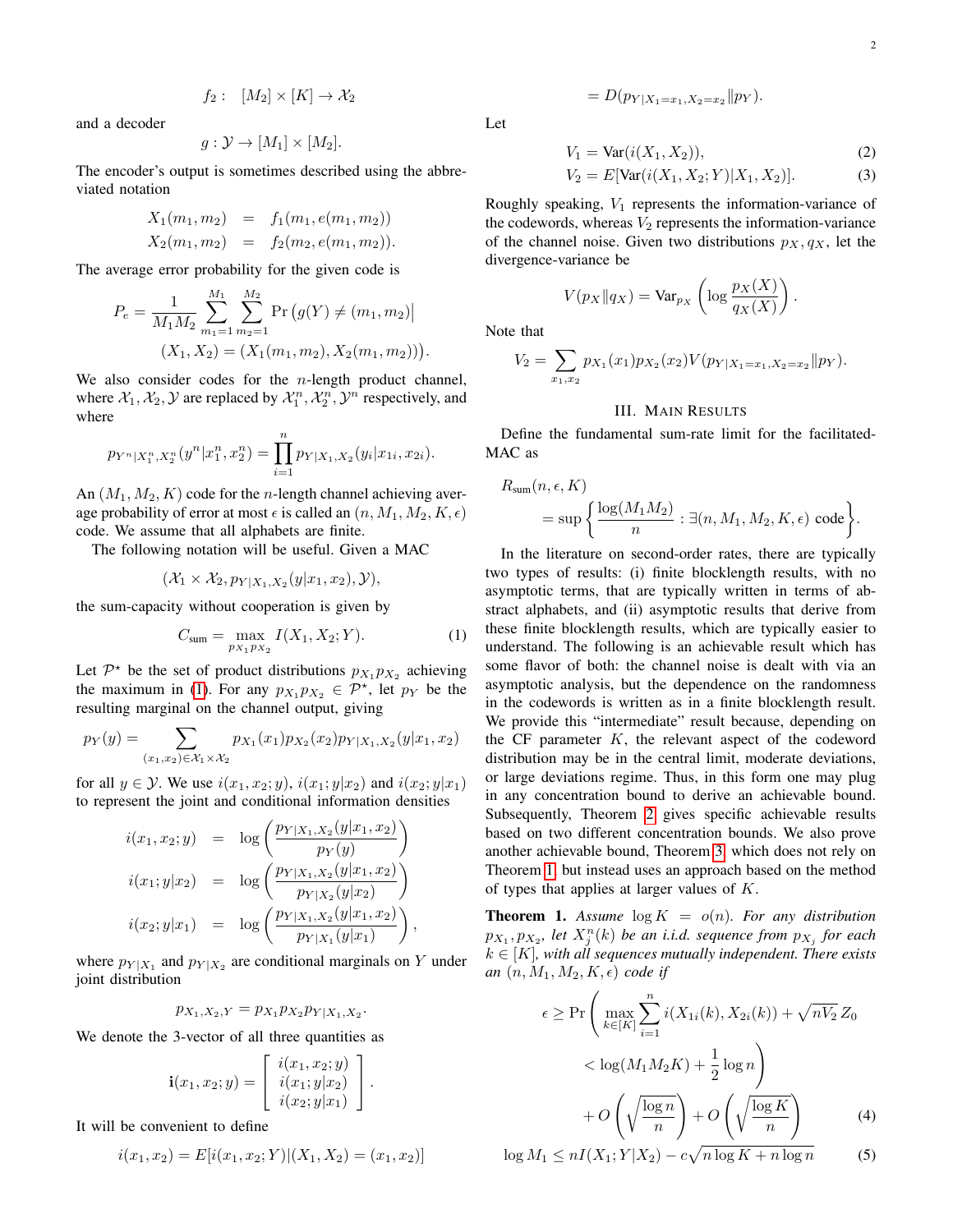

<span id="page-2-2"></span>Fig. 1. The inverse CDF  $F_{S_K}^{-1}(\epsilon)$  for  $\epsilon = 0.01$ , for  $V_1 = V_2 = 1$  across a range of K. Note that the horizontal axis is  $log_2 K$ , i.e., the number of bits transmitted from the CF.

$$
\log M_2 \le nI(X_2; Y|X_1) - c\sqrt{n\log K + n\log n} \tag{6}
$$

*where*  $Z_0$  *is a standard Gaussian, and where c is a constant.* 

For fixed K, let  $Z_0, \ldots, Z_K$  be drawn i.i.d. from  $\mathcal{N}(0, 1)$ . Let

$$
S_K = \sqrt{V_2} Z_0 + \sqrt{V_1} \max_{k \in [1:K]} Z_k,
$$

and define the CDF of  $S_K$  as

$$
F_{S_K}(s) = \Pr(S_K \le s).
$$

Also let  $F_{S_K}^{-1}$  be the inverse of the CDF; that is,

$$
F_{S_K}^{-1}(p) = \sup\{s : F_{S_K}(s) \le p\} \text{ for } p \in [0,1].
$$

In what follows we use Theorem [1](#page-1-1) and the function  $F_{S_K}^{-1}$ to explicitly bound from below the benefit in sum-rate when cooperating with varying measures of  $K$ . A numerical computation of  $F_{S_K}^{-1}(\epsilon)$  as a function of K is shown in Fig. [1.](#page-2-2) The following is a technical estimate of  $F_{S_K}^{-1}$ .

<span id="page-2-4"></span>**Lemma 1.** For K and  $\epsilon$  that satisfy  $K > e^3 \sqrt{2}$  $2\pi \ln(4/\epsilon)$ ,  $F_{S_K}^{-1}(\epsilon)$  is at least

$$
\sqrt{V_1(2\ln K - 2\ln\ln(4/\epsilon) - \ln\ln K - \ln(4\pi))}
$$

$$
- \sqrt{2V_2\ln(2/\epsilon)}.
$$

*Moreover, for all*  $K$  *and*  $\epsilon$ ,

$$
F_{S_K}^{-1}(1-\epsilon) \le \sqrt{2V_1 \ln K} + \sqrt{2V_1 \ln(4/\epsilon)} + \sqrt{2V_2 \ln(2/\epsilon)}.
$$

*Proof:* Let  $Z(K) = \max_{k \in [K]} Z_k$ . From [\[8\]](#page-13-2), it holds *Troof:* Let  $Z(K) = \max_{k \in [K]} Z_k$ . From [8], it holds<br>that  $Pr(Z(K) \leq \sqrt{\kappa - \ln \kappa}) \leq \epsilon/2$  for  $\kappa = 2\ln(K/\sqrt{2\pi})$ that  $Pr(Z(K) \le \sqrt{\kappa} - \ln \kappa) \le \epsilon/2$  for  $\kappa = 2 \ln(\frac{K}{\sqrt{2\pi}}) - 2 \ln \ln(4/\epsilon) \ge 6$ . Moreover,  $Pr(\sqrt{VZ_0} \le -\sqrt{2V \ln(2/\epsilon)}) \le$  $\epsilon/2$ . Combining these bounds gives the desired lower bound.

For the upper bound, [\[9\]](#page-13-3), [\[10\]](#page-13-4) imply that for any K, For the upper bound, [9], [10] imply that for any A,<br> $Pr(\sqrt{V_1}Z(K) \geq (\sqrt{2V_1 \ln K} + \sqrt{2V_1 \ln(4/\epsilon)})) \leq \epsilon/2$ . More-PT( $\sqrt{V_1}Z(\mathbf{A}) \leq (\sqrt{2V_1} \ln \mathbf{A} + \sqrt{2V_1} \ln(4/\epsilon))) \leq \epsilon/2$ . Moreover, Pr( $\sqrt{V_2}Z_0 \geq \sqrt{2V_2} \ln(2/\epsilon) \leq \epsilon/2$ . Thus,  $F_{S_k}^{-1}(1-\epsilon) \leq \sqrt{2V_1} \ln \bar{K} + \sqrt{2V_1} \ln(4/\epsilon) + \sqrt{2V_2} \ln(2/\epsilon)$ . <span id="page-2-0"></span>**Theorem 2.** For any  $p_{X_1}p_{X_2} \in \mathcal{P}^*$  and the associated *constants*  $V_1$  *and*  $V_2$ *, if*  $\log K = o(n^{1/3})$ *, then* 

<span id="page-2-10"></span><span id="page-2-9"></span><span id="page-2-6"></span>
$$
R_{sum}(n, \epsilon, K) \geq C_{sum} + \frac{1}{\sqrt{n}} F_{S_K}^{-1}(\epsilon) - \theta_n
$$

*where*

$$
\theta_n = O\left(\frac{\log n}{n}\right), \qquad \text{if } K \le \log n \tag{7}
$$

$$
\theta_n = O\left(\frac{K}{n}\right), \qquad \text{if } \log n \le K \le \log^{3/2} n \quad (8)
$$

$$
\theta_n = O\left(\frac{\log^{3/2} n}{n}\right), \qquad \text{if } \log^{3/2} n \le K \le n \tag{9}
$$

$$
\theta_n = O\left(\frac{\log^{3/2} K}{n}\right), \quad \text{if } K \ge n. \tag{10}
$$

For larger  $K$ , our achievability bound employs the function

$$
\Delta(a) = \max_{p_{X_1, X_2}: I(X_1; X_2) \le a} I(X_1, X_2; Y) - C_{\text{sum}}.
$$

<span id="page-2-8"></span>Note that  $\Delta(0) = 0$ . Lemma [2](#page-2-3) captures the behavior of  $\Delta(a)$ for small a. (See Appendix [A](#page-10-0) for the proof.)

<span id="page-2-3"></span>**Lemma 2.** *In the limit as*  $a \rightarrow 0$ *,* 

<span id="page-2-7"></span>
$$
\Delta(a) = \sqrt{a \, 2V_1^* \ln 2} + o(\sqrt{a})
$$

*where*

<span id="page-2-5"></span>
$$
V_1^* = \max_{p_{X_1} p_{X_2} \in \mathcal{P}^*} \text{Var}(i(X_1, X_2)).
$$
 (11)

<span id="page-2-1"></span>**Theorem 3.** *For any* K *such that*  $\log K = \omega(\log n)$ *,* 

$$
R_{sum}(n, \epsilon, K)
$$
  
\n
$$
\geq C_{sum} + \Delta \left( \frac{\log K}{n} - O\left( \frac{\log n}{n} \right) \right) - O\left( \frac{1}{\sqrt{n}} \right).
$$

Remark 1. *While Theorems [2](#page-2-0) and [3](#page-2-1) appear quite different, Lemmas [1](#page-2-4) and [2](#page-2-3) imply that for mid-range* K *values, they give similar results. In particular, if*

$$
\log n \ll \log K \ll n^{1/3}
$$

*then applying Theorem [2,](#page-2-0) and choosing the distribution*  $p_{X_1}p_{X_2} \in \mathcal{P}^*$  that achieves the maximum in [\(11\)](#page-2-5) gives

$$
R_{sum}(n, \epsilon, K) - C_{sum} \ge \frac{1}{\sqrt{n}} F_{S_K}^{-1}(\epsilon) - \theta_n
$$

$$
\approx \sqrt{\frac{2V_1^* \ln K}{n}}.
$$

*For the same range of* K*, Theorem [3](#page-2-1) gives*

$$
R_{sum}(n, \epsilon, K) - C_{sum} \ge \Delta \left( \frac{\log K}{n} - O\left(\frac{\log n}{n}\right) \right)
$$

$$
- O\left(\frac{1}{\sqrt{n}}\right)
$$

$$
\approx \sqrt{\frac{V_1^{\star} \log K}{n}} 2 \ln 2
$$

$$
= \sqrt{\frac{2V_1^{\star} \ln K}{n}}.
$$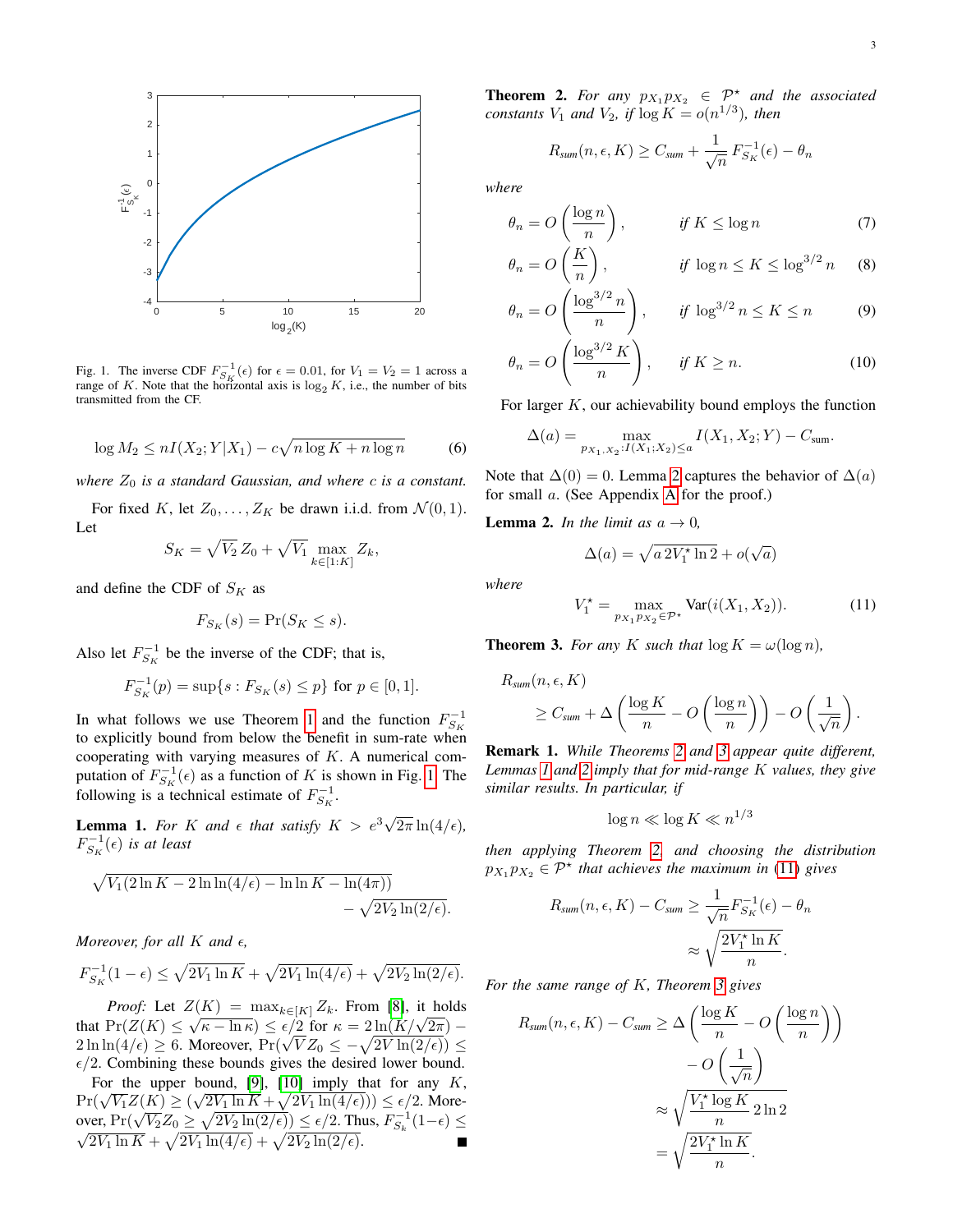#### *A. Comparison to prior work*

In [\[4\]](#page-12-3), an analog to Theorem [3](#page-2-1) is proven for the asymptotic blocklength regime. Namely, in our notation, [\[4\]](#page-12-3) proves that for any  $\epsilon > 0$  and  $\delta > 0$ , if we set  $K = 2^{\Omega(n)}$  then there exist  $n$  such that,

$$
R_{\text{sum}}(n, \epsilon, K) - C_{\text{sum}} > \Delta \left( \frac{\log K}{n} \right) - \delta.
$$

Similarly, in [\[4\]](#page-12-3), [\[7\]](#page-13-0), an analog to Lemma [2](#page-2-3) is shown for asymptotic blocklength. Specifically, it is shown that the existence of distributions  $p_{X_1} p_{X_2} \in \mathcal{P}^*$  and  $p_{\tilde{X}_1 \tilde{X}_2}$  over  $\mathcal{X}_1 \times \mathcal{X}_2$  such that (a) the support of  $p_{\tilde{X}_1 \tilde{X}_2}$  is included in that of  $p_{X_1}p_{X_2}$ , and (b)

$$
I(\tilde{X}_1, \tilde{X}_2, \tilde{Y}) + D(p_{\tilde{X}_1 \tilde{X}_2} || p_{X_1} p_{X_2}) > I(X_1, X_2; Y)
$$

for

$$
p_{X_1, X_2, \tilde{X}_1, \tilde{X}_2, Y, \tilde{Y}}(x_1, x_2, \tilde{x}_1, \tilde{x}_2, y, \tilde{y})
$$
  
=  $p_{X_1}(x_1)p_{X_2}(x_2)p_{\tilde{X}_1, \tilde{X}_2}(\tilde{x}_1, \tilde{x}_2)$   
 $\cdot p_{Y|X_1, X_2}(y|x_1, x_2)p_{Y|X_1, X_2}(\tilde{y}|\tilde{x}_1, \tilde{x}_2),$ 

imply that there exists a constant  $\sigma_0$  such that

$$
\lim_{a \to 0} \Delta(a) \ge \sigma_0 \sqrt{a}.
$$

Although Theorem [3](#page-2-1) and Lemma [2](#page-2-3) (and their proof techniques) are similar in nature to those of [\[4\]](#page-12-3), [\[7\]](#page-13-0), the analysis presented here is refined in that it captures higher order behavior in blocklength  $n$  and further optimized to address the challenges in studying values of  $K$  that are sub-exponential in the blocklength  $n$ .

We may also compare our results against prior achievable bounds without cooperation. Note that the standard MAC, with no cooperation, corresponds to  $K = 1$ . In fact, in this case Theorem [2](#page-2-0) gives the same second-order term as the bestknown achievable bound for the MAC sum-rate [\[11\]](#page-13-5)–[\[15\]](#page-13-6). This can be seen by noting that  $S_1 \sim \mathcal{N}(0, V_1 + V_2)$ , and This can be seen by noting that  $S_1 \sim N(0, V_1 + V_2)$ <br>so  $F_{S_1}^{-1}(\epsilon) = \sqrt{V_1 + V_2} \Phi^{-1}(\epsilon)$ . Thus Theorem [2](#page-2-0) gives

$$
R_{\text{sum}}(n,\epsilon,1) \geq C_{\text{sum}} + \sqrt{\frac{V_1 + V_2}{n}} \Phi^{-1}(\epsilon) - O\left(\frac{\log n}{n}\right).
$$

Moreover,

$$
V_1 + V_2 = \text{Var}(i(X_1, X_2; Y))
$$

which, for the optimal input distribution, is precisely the bestknown achievable dispersion. The proof of Theorem [2](#page-2-0) uses i.i.d. codebooks, which, as shown in [\[14\]](#page-13-7), can be outperformed in terms of second-order rate by constant combination codebooks. However, as pointed out in [\[15,](#page-13-6) Sec. III-B], the two approaches give the same bounds on the sum-rate itself.

Another interesting conclusion comes from comparing the no cooperation case  $(K = 1)$  with a *single bit* of cooperation  $(K = 2)$ . As long as  $V_1^* > 0$ , it is easy to see that  $F_{S_2}^{-1}(\epsilon) >$  $F_{S_1}^{-1}(\epsilon)$  for any  $\epsilon \in (0,1)$  (Fig. [1](#page-2-2) shows an example). Thus, the second-order coefficient in Theorem [2](#page-2-0) for  $K = 2$  is strictly improved compared to  $K = 1$ . Therefore, even a single bit of cooperation allows for  $O(\sqrt{n})$  additional message bits.

### IV. PROOF OF THEOREM [1](#page-1-1)

We use random code design, beginning with independent design of the codewords for both transmitters. Precisely, we draw

$$
f_1(1,1), f_1(1,2),..., f_1(M_1, K) \sim \text{i.i.d. } p_{X_1}
$$
  
\n $f_2(1,1), f_2(1,2),..., f_2(M_2, K) \sim \text{i.i.d. } p_{X_2}.$ 

The facilitator code  $e(m_1, m_2)$  is then designed in an attempt to maximize the likelihood  $p_{Y|X_1,X_2}$  under a received channel output Y. We begin by defining the threshold decoder  $g(y)$ employed in our analysis. Maximum likelihood decoding is expected to give the best performance, but instead we here employ a threshold decoder for simplicity. For notational efficiency, let

$$
(X_1, X_2)(m_1, m_2) = (X_1(m_1, m_2), X_2(m_1, m_2))
$$
  
=  $(f_1(m_1, e(m_1, m_2)), f_2(m_2, e(m_1, m_2))),$ 

where  $e(m_1, m_2)$  is the (fixed) facilitator function to be defined below. Given a constant vector  $\mathbf{c}^* = [c_{12}^*, c_1^*, c_2^*]^T$ , we define the decoder  $g(y)$  to choose the unique message pair  $(m_1, m_2)$  such that

$$
\mathbf{i}((X_1,X_2)(m_1,m_2);y) \ge \mathbf{c}^{\star},
$$

where the vector inequality means that all three inequalities must hold simultaneously. Conversely we use the notation  $\geq$ between vectors to mean that any one of the three inequalities fails. If the number of message pairs that meet this constraint is not one, we declare an error. In an attempt to ensure that  $i((X_1, X_2)(m_1, m_2); Y)$  is, in some sense, large for random channel outputs  $Y$  that may result from that codeword pair's transmissions, for each  $(m_1, m_2) \in [M_1] \times [M_2]$ , we define

$$
e(m_1, m_2) = \underset{k \in [K]}{\arg \max} s(f_1(m_1, k), f_2(m_2, k)),
$$

where  $s(x_1, x_2)$  is a score function to be chosen below.

Under this code design, the expected error probability satisfies

$$
E[P_e] = E[\Pr(g(Y) \neq (1,1)| (X_1, X_2) = (X_1, X_2)(1,1))]
$$
  
\n
$$
\leq \Pr \left( \mathbf{i}((X_1, X_2)(m_1, m_2); Y) \not\geq \mathbf{c}^*
$$
  
\nor  $\mathbf{i}(X_1(\hat{m}_1, \hat{k}), X_2(\hat{m}_2, \hat{k}); Y) \geq \mathbf{c}^*$   
\nfor any  $(\hat{m}_1, \hat{m}_2) \neq (1, 1), k \in [K]$   
\n
$$
(X_1, X_2) = (X_1, X_2)(1, 1) \right).
$$

To further upper bound the error probability, we define the following random variables. Let  $p_{\tilde{X}_1, \tilde{X}_2}$  be the joint distribution of  $(X_1, X_2)(1, 1)$  that results from our choice of CF. This distribution would be the same for any message pair. Let variables  $X_1$ ,  $X_2$ ,  $\tilde{X}_1$ ,  $\tilde{X}_2$ ,  $Y$ ,  $\tilde{Y}$  have joint distribution

$$
p_{X_1, X_2, \tilde{X}_1, \tilde{X}_2, Y, \tilde{Y}}(x_1, x_2, \tilde{x}_1, \tilde{x}_2, y, \tilde{y})
$$
  
=  $p_{X_1}(x_1)p_{X_2}(x_2)p_{\tilde{X}_1, \tilde{X}_2}(\tilde{x}_1, \tilde{x}_2)$   
 $\cdot p_{Y|X_1, X_2}(y|x_1, x_2)p_{Y|X_1, X_2}(\tilde{y}|\tilde{x}_1, \tilde{x}_2).$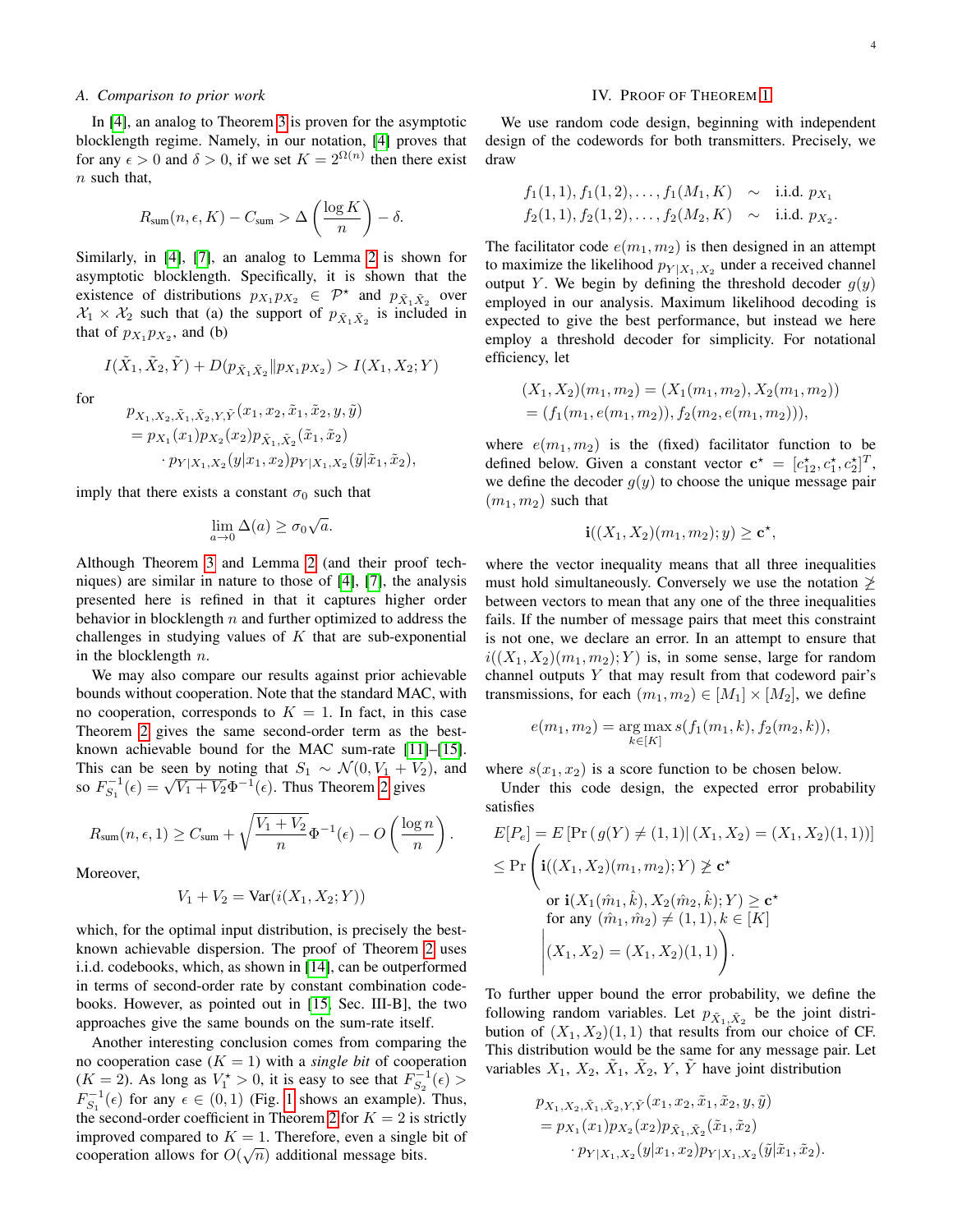Under transmission of message pair  $(1, 1)$ ,  $(X_1, X_2, Y)$ capture the relationship between channel inputs and output in a standard MAC, whereas  $(\tilde{X}_1, \tilde{X}_2, \tilde{Y})$  capture the corresponding relationship with CF. Moreover,  $(\tilde{X}_1, X_2, \tilde{Y})$ ,  $(X_1, \tilde{X}_2, \tilde{Y})$ , and  $(X_1, X_2, \tilde{Y})$  capture the relationship between the channel output and one or more untransmitted codewords from our random code. Assume without loss of generality that  $e(1, 1) = 1$ ; i.e.,  $(X_1, X_2)(1, 1) = (f_1(1, 1), f_2(1, 1)).$ We now analyze the error probability by considering the following cases.

| $\hat{m}_1$ | $\hat{m}_2$ | k <sub>i</sub> | Number of values  | Distribution                         |
|-------------|-------------|----------------|-------------------|--------------------------------------|
| $\neq 1$    |             |                | $M_1 - 1$         | $p_{X_1}p_{\tilde{X}_2,\tilde{Y}}$   |
| $\neq 1$    |             | $\neq 1$       | $(M_1-1)(K-1)$    | $p_{X_1}p_{X_2}p_{\tilde{Y}}$        |
|             | $\neq 1$    |                | $M_2 - 1$         | $p_{\tilde{X}_1, \tilde{Y}} p_{X_2}$ |
| 1.          | $\neq 1$    | $\neq 1$       | $(M_2-1)(K-1)$    | $p_{X_1}p_{X_2}p_{\tilde{Y}}$        |
| $\neq 1$    | $\neq 1$    | any            | $(M_1-1)(M_2-1)K$ | $p_{X_1}p_{X_2}p_{\tilde{Y}}$        |

Note that we have excluded cases where  $\hat{m}_1 = \hat{m}_2 = 1$ , since those are not errors (even if  $k \neq 1$ ). Moreover, the number of cases wherein  $X_1(\hat{m}_1, \hat{k}), X_2(\hat{m}_2, \hat{k}), Y$  has joint distribution  $p_{X_1} p_{X_2} p_{\tilde{Y}}$  is less than  $M_1 M_2 K$ . We can upper bound the expected error probability as

$$
E[P_e] \leq \Pr\left(\mathbf{i}(\tilde{X}_1, \tilde{X}_2; \tilde{Y}) \ngeq \mathbf{c}^{\star}\right) + M_1 M_2 K \Pr(\mathbf{i}(X_1, X_2; \tilde{Y}) \geq \mathbf{c}^{\star}) + M_1 \Pr(\mathbf{i}(X_1, \tilde{X}_2; \tilde{Y}) \geq \mathbf{c}^{\star}) + M_2 \Pr(\mathbf{i}(\tilde{X}_1, X_2; \tilde{Y}) \geq \mathbf{c}^{\star})) \leq \Pr\left(\mathbf{i}(\tilde{X}_1, \tilde{X}_2; \tilde{Y}) \ngeq \mathbf{c}^{\star}\right) + M_1 M_2 K \Pr(i(X_1, X_2; \tilde{Y}) \geq c_{12}^{\star}) + M_1 \Pr(i(X_1; \tilde{Y} | \tilde{X}_2) \geq c_1^{\star}) + M_2 \Pr(i(X_2; \tilde{Y} | \tilde{X}_1) \geq c_2^{\star})
$$

Note that

$$
Pr(i(X_1; \tilde{Y} | \tilde{X}_2) \geq c_1^{\star})
$$
\n
$$
= \sum_{x_1, x_2, y} p_{X_1}(x_1) p_{\tilde{X}_2, \tilde{Y}}(x_2, y) 1 (i(x_1; y | x_2) \geq c_1^{\star})
$$
\n
$$
= \sum_{x_1, x_2, y} p_{X_1 | X_2}(x_1 | x_2) p_{\tilde{X}_2, \tilde{Y}}(x_2, y)
$$
\n
$$
\cdot 1 (i(x_1; y | x_2) \geq c_1^{\star})
$$
\n
$$
= \sum_{x_2, y} p_{\tilde{X}_2, \tilde{Y}}(x_2, y) \sum_{x_1} p_{X_1 | X_2, Y}(x_1 | x_2, y)
$$
\n
$$
\cdot \frac{p_{X_1 | X_2}(x_1 | x_2)}{p_{X_1 | X_2, Y}(x_1 | x_2, y)} 1 (i(x_1; y | x_2) \geq c_1^{\star})
$$
\n
$$
= \sum_{x_2, y} p_{\tilde{X}_2, \tilde{Y}}(x_2, y) \sum_{x_1} p_{X_1 | X_2, Y}(x_1 | x_2, y)
$$
\n
$$
\cdot \frac{p_{Y | X_2}(y | x_2)}{p_{Y | X_1, X_2}(y | x_1, x_2)}
$$
\n
$$
\cdot 1 (\log \frac{p_{Y | X_1, X_2}(y | x_1, x_2)}{p_{Y | X_2}(y | x_2)} \geq c_1^{\star})
$$
\n
$$
\leq \sum_{x_2, y} p_{\tilde{X}_2, \tilde{Y}}(x_2, y) \sum_{x_1} p_{X_1 | X_2, Y}(x_1 | x_2, y) \exp(-c_1^{\star})
$$
\n
$$
= \exp(-c_1^{\star}).
$$

Applying similar arguments to the other terms, we find

$$
E[P_e] \le \Pr\left(\mathbf{i}(\tilde{X}_1, \tilde{X}_2; \tilde{Y}) \not\ge \mathbf{c}^{\star}\right) + M_1 M_2 K \exp(-c_{12}^{\star}) + M_1 \exp(-c_1^{\star}) + M_2 \exp(-c_2^{\star}).
$$
 (12)

Note that [\(12\)](#page-4-0) may be viewed as a finite blocklength achievable result. While our primary goal is asymptotic secondorder analysis, we proceed by analyzing this bound on the nlength product channel. Specifically, we now focus on the case where  $(X_1 \times X_2, p_{Y|X_1, X_2}, Y)$  captures *n* uses of a discrete, memoryless channel. We designate this special case by

<span id="page-4-0"></span>
$$
(\mathcal{X}_1^n \times \mathcal{X}_2^n, (p_{Y|X_1,X_2})^n, \mathcal{Y}^n)
$$

and add superscript  $n$  to all coding functions as a reminder of the scenario in operation. Assume that each codeword entry is drawn i.i.d. from  $p_{X_1}$  or  $p_{X_2}$ . Define the CF's score function as

$$
s(x_1^n, x_2^n) = \sum_{i=1}^n i(x_{1i}, x_{2i}).
$$

If we choose

$$
c_{12}^* = \log(M_1 M_2 K) + \frac{1}{2} \log n,
$$
  
\n
$$
c_1^* = \log M_1 + \frac{1}{2} \log n,
$$
  
\n
$$
c_2^* = \log M_2 + \frac{1}{2} \log n,
$$

then

$$
E[P_e] \leq \Pr\left(\mathbf{i}(\tilde{X}_1^n, \tilde{X}_2^n; \tilde{Y}^n) \not\geq \mathbf{c}^{\star}\right) + \frac{3}{\sqrt{n}}
$$
  
\n
$$
\leq \Pr\left(i(\tilde{X}_1^n, \tilde{X}_2^n; \tilde{Y}^n) < \log(M_1 M_2 K) + \frac{1}{2} \log n\right)
$$
  
\n
$$
+ \Pr\left(i(\tilde{X}_1^n; \tilde{Y}^n | \tilde{X}_2^n) < \log M_1 + \frac{1}{2} \log n\right)
$$
  
\n
$$
+ \Pr\left(i(\tilde{X}_2^n; \tilde{Y}^n | \tilde{X}_1^n) < \log M_2 + \frac{1}{2} \log n\right) + \frac{3}{\sqrt{n}}.
$$
\n(13)

<span id="page-4-1"></span>We begin by bounding the second and third terms of [\(13\)](#page-4-1) before returning to bound the first. For the second term in [\(13\)](#page-4-1), recall that  $\tilde{X}_1^n$ ,  $\tilde{X}_2^n$  are drawn from the distribution of  $(X_1^n, X_2^n)(1, 1)$  induced by the cooperation facilitator,

<span id="page-4-2"></span>
$$
\Pr\left(i(\tilde{X}_1^n; \tilde{Y}^n | \tilde{X}_2^n) < \log M_1 + \frac{1}{2} \log n\right) \tag{14}
$$
\n
$$
\leq K \Pr\left(i(X_1^n; Y^n | X_2^n) < \log M_1 + \frac{1}{2} \log n\right)
$$
\n
$$
\leq K \exp\left\{-\frac{a_1}{n} \left(nI(X_1; Y | X_2) - \log M_1 - \frac{1}{2} \log n\right)^2\right\}
$$

where the last inequality follows from Hoeffding's inequality and the assumption that  $i(X_1; Y | X_2)$  is bounded, where  $a_1$ is a constant employed in this bound. By the assumption of  $\log M_1$  in the statement of the theorem, this quantity is at most  $1/\sqrt{n}$  for a suitable constant c. A similar bound can be applied to the third term in [\(13\)](#page-4-1).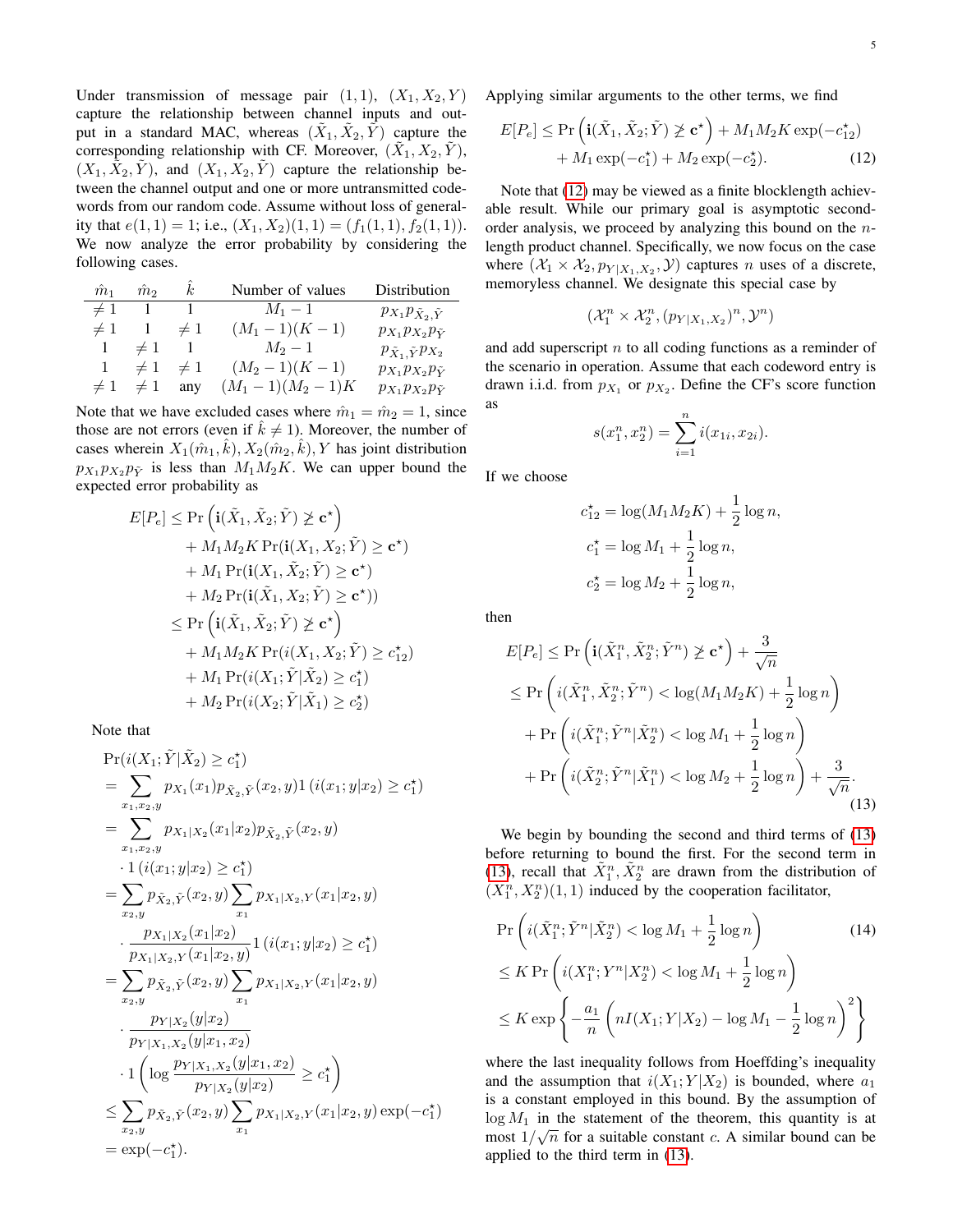Now we consider the first term in [\(13\)](#page-4-1). For fixed  $x_1^n, x_2^n$ ,

$$
E[i(x_1^n, x_2^n; Y^n)] = \sum_{i=1}^n i(x_{1i}, x_{2i}) = s(x_1^n, x_2^n).
$$

Thus we can apply the Berry-Esseen theorem to write

$$
\Pr\left(i(x_1^n, x_2^n; Y^n) < c_{12}^* \middle| (X_1^n, X_2^n) = (x_1^n, x_2^n) \right) \\
\leq \Pr\left(s(x_1^n, x_2^n) + \sqrt{\sum_{i=1}^n V(p(y|x_{1i}, x_{2i}) \| p_Y)} Z_0 \right) \\
\leq c_{12}^* \right) + \frac{B}{\sqrt{n}}
$$

where, as in the statement of the theorem,  $Z_0$  is a standard Gaussian random variable.

Assume

$$
V(p_{Y|X_1=x_1,X_2=x_2}||p_Y) \le V_{\text{max}}
$$
 for all  $x_1, x_2$ .

Let

$$
\gamma = V_{\text{max}} \sqrt{\frac{\ln K + \frac{1}{2} \ln n}{2n}}.
$$

Note that

$$
\gamma = O\left(\sqrt{\frac{\log K}{n}}\right) + O\left(\sqrt{\frac{\log n}{n}}\right).
$$

By the assumption that  $\log K = o(n)$ ,  $\gamma = o(1)$ . By Hoeffding's inequality, we may write

$$
\Pr\left(\left|\frac{1}{n}\sum_{i=1}^{n}V(p(y|X_{1i}, X_{2i})||p_Y) - V_2\right| > \gamma\right)
$$
  

$$
\leq 2\exp\left\{-\frac{2n\gamma^2}{V_{\text{max}}^2}\right\} = \frac{2}{K\sqrt{n}}.
$$

Thus, by the union bound

$$
\Pr\left(\left|\frac{1}{n}\sum_{i=1}^{n}V(p(y|f_{1i}(1,k), f_{2i}(1,k))\|p_Y) - V_2\right| > \gamma
$$
\n
$$
\text{for any } k \in [K]\right) \le \frac{2}{\sqrt{n}}.
$$

Thus

$$
E[P_e] \leq \Pr\left(s(\tilde{X}_1^n, \tilde{X}_2^n) + \sqrt{\sum_{i=1}^n V(p(y|\tilde{X}_{1i}, \tilde{X}_{2i})||p_Y)} Z_0 < c_{12}^*\right) + O\left(\frac{1}{\sqrt{n}}\right)
$$
\n
$$
\leq E\left[\max_{V' \in [V_2 - \gamma, V_2 + \gamma]} \Pr\left(s(\tilde{X}_1^n, \tilde{X}_2^n) + \sqrt{nV'} Z_0\right) \right]
$$
\n
$$
\leq c_{12}^*\left|\tilde{X}_1^n, \tilde{X}_2^n\right)\right] + O\left(\frac{1}{\sqrt{n}}\right)
$$
\n
$$
= E\left[\max_{V' \in [V_2 - \gamma, V_2 + \gamma]} \Phi\left(\frac{c_{12}^* - s(\tilde{X}_1^n, \tilde{X}_2^n)}{\sqrt{nV'}}\right)\right]
$$

$$
+\,O\left(\frac{1}{\sqrt{n}}\right)
$$

where  $\Phi(\cdot)$  is the Gaussian CDF. Similarly, let  $\phi(\cdot)$  be the Gaussian PDF. Given  $x_1^n, x_2^n$ , let

$$
z = \frac{c_{12}^{\star} - s(x_1^n, x_2^n)}{\sqrt{n}}.
$$

If  $z \geq 0$ , then we may bound

$$
\max_{V' \in [V_2 - \gamma, V_2 + \gamma]} \Phi\left(\frac{z}{\sqrt{V'}}\right)
$$
\n
$$
= \Phi\left(\frac{z}{\sqrt{V_2} - \gamma}\right)
$$
\n
$$
= \Phi\left(\frac{z}{\sqrt{V_2}}\right) + \int_{z/\sqrt{V_2}}^{z/\sqrt{V_2 - \gamma}} \phi(y) dy
$$
\n
$$
\leq \Phi\left(\frac{z}{\sqrt{V_2}}\right) + \left(\frac{1}{\sqrt{V_2 - \gamma}} - \frac{1}{\sqrt{V_2}}\right) z \phi\left(\frac{z}{\sqrt{V_2}}\right)
$$
\n
$$
\leq \Phi\left(\frac{z}{\sqrt{V_2}}\right) + \left(\frac{1}{\sqrt{V_2 - \gamma}} - \frac{1}{\sqrt{V_2}}\right) \sqrt{\frac{V_2}{2\pi e}}
$$
\n
$$
= \Phi\left(\frac{z}{\sqrt{V_2}}\right) + \left(\sqrt{\frac{V_2}{V_2 - \gamma}} - 1\right) \frac{1}{\sqrt{2\pi e}}.
$$

If  $z \geq 0$ , then we may bound

$$
\max_{V' \in [V_2 - \gamma, V_2 + \gamma]} \Phi\left(\frac{z}{\sqrt{V'}}\right)
$$
\n
$$
= \Phi\left(\frac{z}{\sqrt{V_2} + \gamma}\right)
$$
\n
$$
= \Phi\left(\frac{z}{\sqrt{V_2}}\right) + \int_{z/\sqrt{V_2}}^{z/\sqrt{V_2} + \gamma} \phi(y) dy
$$
\n
$$
\leq \Phi\left(\frac{z}{\sqrt{V_2}}\right) + \left(\frac{1}{\sqrt{V_2}} - \frac{1}{\sqrt{V_2} + \gamma}\right) |z| \phi\left(\frac{z}{\sqrt{V_2} + \gamma}\right)
$$
\n
$$
\leq \Phi\left(\frac{z}{\sqrt{V_2}}\right) + \left(\frac{1}{\sqrt{V_2}} - \frac{1}{\sqrt{V_2} + \gamma}\right) \sqrt{\frac{V_2 + \gamma}{2\pi e}}
$$
\n
$$
= \Phi\left(\frac{z}{\sqrt{V_2}}\right) + \left(\sqrt{\frac{V_2 + \gamma}{V_2}} - 1\right) \frac{1}{\sqrt{2\pi e}}.
$$

Since  $\gamma = o(1)$ , combining the above bounds gives

$$
\max_{V' \in [V_2 - \gamma, V_2 + \gamma]} \Phi\left(\frac{z}{\sqrt{V'}}\right) \le \Phi\left(\frac{z}{\sqrt{V_2}}\right) + O(\gamma).
$$

Thus,

$$
E[P_e] \leq E\left[\Phi\left(\frac{c_{12}^* - s(\tilde{X}_1^n, \tilde{X}_2^n)}{\sqrt{nV_2}}\right)\right] + O(\gamma) + O\left(\frac{1}{\sqrt{n}}\right)
$$
  
=  $\Pr\left(s(\tilde{X}_1^n, \tilde{X}_2^n) + \sqrt{nV_2} Z_0 < c_{12}^*\right)$   
+  $O(\gamma) + O\left(\frac{1}{\sqrt{n}}\right)$   
=  $\Pr\left(\max_{k \in [K]} \sum_{i=1}^n i(X_{1i}(k), X_{2i}(k)) + \sqrt{nV_2} Z_0 < c_{12}^*\right)$   
+  $O\left(\sqrt{\frac{\log K}{n}}\right) + O\left(\sqrt{\frac{\log n}{n}}\right).$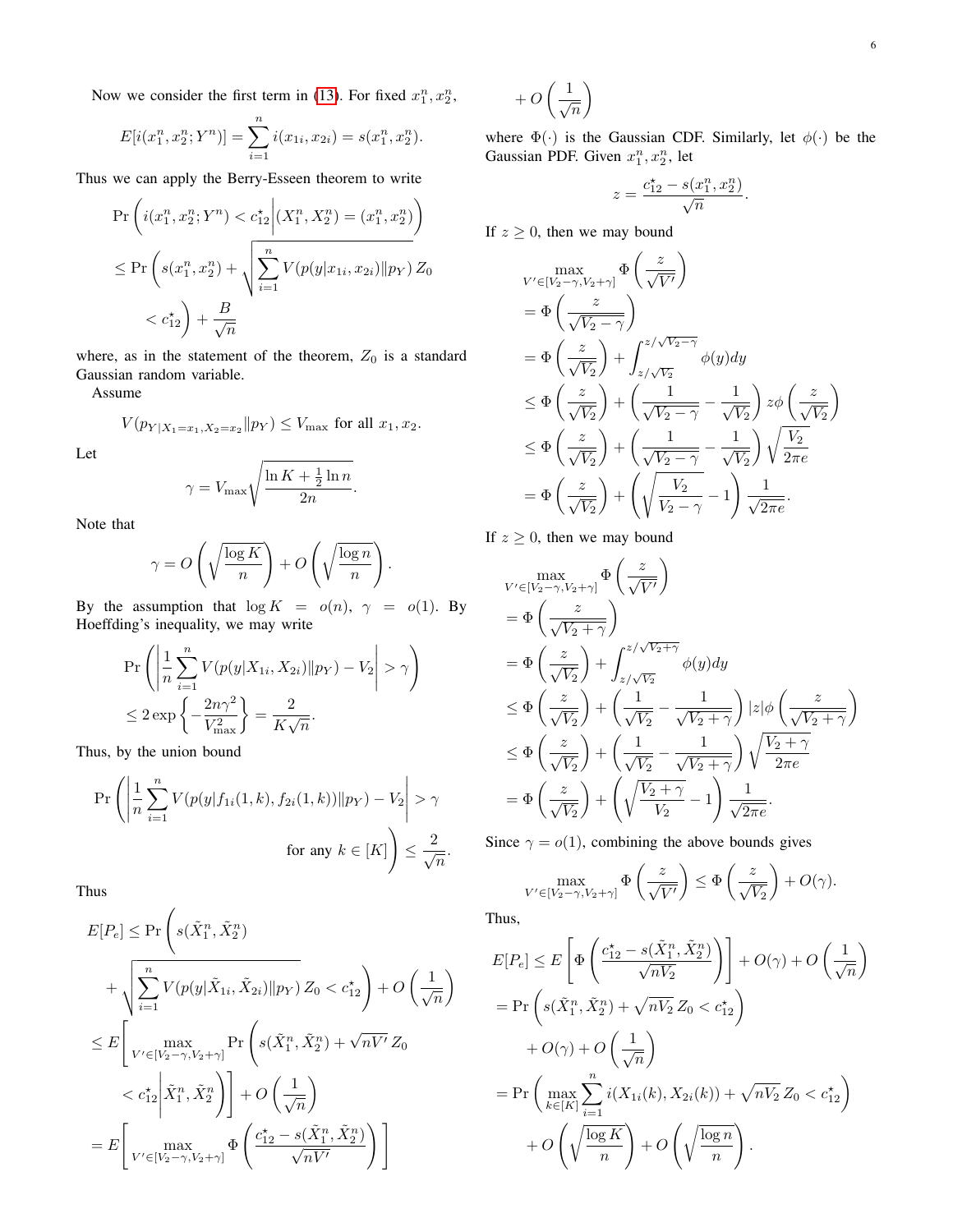# V. PROOF OF THEOREM [2](#page-2-0)

Given  $\epsilon$ , our goal is to choose  $M_1, M_2$  to satisfy the conditions of Theorem [1,](#page-1-1) while

<span id="page-6-0"></span>
$$
\log(M_1 M_2) = nC_{\text{sum}} + \sqrt{n} F_{S_K}^{-1}(\epsilon) - n\theta_n \qquad (15)
$$

where  $\theta_n$  satisfies one of [\(7\)](#page-2-6)–[\(10\)](#page-2-7) depending on K. Given  $p_{X_1}p_{X_2} \in \mathcal{P}^*$ , let  $r_1, r_2$  be rates where

$$
r_1 + r_2 = I(X_1, X_2; Y) = C_{\text{sum}}, \tag{16}
$$

$$
r_1 < I(X_1; Y | X_2), \tag{17}
$$

$$
r_2 < I(X_2; Y | X_1). \tag{18}
$$

Let

$$
\log M_j = nr_j + \frac{1}{2} \left[ \sqrt{n} F_{S_K}^{-1}(\epsilon) - n\theta_n \right].
$$

This choice clearly satisfies [\(15\)](#page-6-0). By Lemma [1,](#page-2-4)  $F_{S_K}^{-1}(\epsilon) =$  $\sqrt{2V_1 \ln K}$ +O(1), so for sufficiently large n, [\(5\)](#page-1-2)–[\(6\)](#page-2-8) are easily satisfied. It remains to prove [\(4\)](#page-1-3). Let  $p_e$  be the probability in [\(4\)](#page-1-3). We divide the remainder of the proof into two cases.

*Case 1:*  $K \leq \log^{3/2} n$ . We adopt the notation from the proof of Theorem [1,](#page-1-1) specifically

$$
s(X_1^n, X_2^n) = \sum_{i=1}^n i(X_{1i}(k), X_{2i}(k)),
$$
  

$$
c_{12}^* = \log(M_1 M_2 K) + \frac{1}{2} \log n.
$$

Thus

$$
p_e \leq \int_{-\infty}^{\infty} \phi(z) \Pr\left(\max_{k \in [K]} s(X_1^n(k), X_2^n(k))\right)
$$
  
< 
$$
< c_{12}^* - \sqrt{nV_2} z\right) dz
$$
  

$$
= \int_{-\infty}^{\infty} \phi(z) \Pr\left(s(X_1^n, X_2^n) < c_{12}^* - \sqrt{nV_2} z\right)^K dz.
$$

Note that  $s(X_1^n, X_2^n)$  is an i.i.d. sum where each term has expectation

$$
E[i(X_1, X_2)] = I(X_1, X_2; Y) = C_{\text{sum}}
$$

and variance  $V_1$ . Thus, by the Berry-Esseen theorem,

$$
p_e \leq \int_{-\infty}^{\infty} \phi(z) \left[ \Pr \left( nC_{\text{sum}} + \sqrt{n} \sigma Z_1 < c_{12}^{\star} - \sqrt{nV_2} \, z \right) + \frac{B_1}{\sqrt{n}} \right]^{K} dz
$$

where  $Z_1 \sim \mathcal{N}(0, 1)$ . For any  $p \in [0, 1]$  and any  $0 \le q \le 1/K$ , we can bound

$$
(p+q)^K = \sum_{\ell=0}^K {K \choose \ell} p^{K-\ell} q^{\ell}
$$
  
\n
$$
\leq p^K + \sum_{\ell=1}^K {K \choose \ell} q^{\ell}
$$
  
\n
$$
= p^K + (1+q)^K - 1
$$
  
\n
$$
\leq p^K + e^{qK} - 1
$$
  
\n
$$
\leq p^K + 2qK.
$$

By the assumption that  $K \leq \log^{3/2} n$ , for sufficiently large n,  $\frac{B_1}{\sqrt{n}} \leq \frac{1}{K}$ . Thus

$$
p_e \le \int_{-\infty}^{\infty} \phi(z) \Pr\left(nC_{\text{sum}} + \sqrt{n} \sigma Z_1 < c_{12}^* - \sqrt{nV_2} \, z\right)^K dz
$$
\n
$$
+ \frac{2B_1 K}{\sqrt{n}}
$$
\n
$$
= \Pr(nC_{\text{sum}} + \sqrt{n} \, S_K < c_{12}^*) + O\left(\frac{K}{\sqrt{n}}\right)
$$
\n
$$
= F_{S_K} \left(\frac{\log(M_1 M_2 K) + \frac{1}{2} \log n - nC_{\text{sum}}}{\sqrt{n}}\right) + O\left(\frac{K}{\sqrt{n}}\right).
$$
\nBoselling Theorem 1, we can achieve probability of error, if

<span id="page-6-3"></span><span id="page-6-2"></span>Recalling Theorem [1,](#page-1-1) we can achieve probability of error  $\epsilon$  if

$$
p_e + O\left(\sqrt{\frac{\log n}{n}}\right) + O\left(\sqrt{\frac{\log K}{n}}\right) \le \epsilon.
$$

This condition is satisfied if

$$
\log(M_1 M_2 K) + \frac{1}{2} \log n = nC_{\text{sum}}
$$

$$
+ \sqrt{n} F_{S_K}^{-1} \left( \epsilon - c_1 \frac{K}{\sqrt{n}} - c_2 \sqrt{\frac{\log n}{n}} - c_3 \sqrt{\frac{\log K}{n}} \right)
$$

for suitable constants  $c_1, c_2, c_3$  and sufficiently large n. To simplify the second term, we need the following lemma, which is proved in Appendix [B.](#page-11-0)

<span id="page-6-1"></span>**Lemma 3.** *Fix*  $\epsilon \in (0, 1)$  *and*  $V_1, V_2 > 0$ *. Then* 

$$
\sup_{K\geq 1} \frac{d}{dp} F_{S_K}^{-1}(p) \Big|_{p=\epsilon} < \infty.
$$

Applying Lemma [3,](#page-6-1) there exists a sequence of codes if

$$
\frac{\log(M_1 M_2)}{n} \ge C_{\text{sum}} + \frac{1}{\sqrt{n}} F_{S_K}^{-1}(\epsilon) - O\left(\frac{K}{n}\right)
$$

$$
- O\left(\frac{\log n}{n}\right).
$$

This achieves the ranges of  $K$  given by [\(7\)](#page-2-6)–[\(8\)](#page-2-9).

*Case 2:*  $K \geq \log^{3/2} n$  and  $\log K = o(n^{1/3})$ . For convenience, define

$$
A = \frac{c_{12}^* - \max_{k \in [K]} s(X_1^n(k), X_2^n(k))}{\sqrt{nV_2}}.
$$

Thus,

$$
p_e = \Pr(Z_0 < A)
$$
\n
$$
\leq \Pr(Z_0 < A, |Z_0| < \sqrt{\ln n}) + \Pr(|Z_0| \geq \sqrt{\ln n})
$$
\n
$$
\leq \Pr(Z_0 < A, |Z_0| < \sqrt{\ln n}) + O\left(\frac{1}{\sqrt{n}}\right)
$$
\n
$$
= \int_{-\sqrt{\ln n}}^{\sqrt{\ln n}} \phi(z) \Pr(z < A) dz + O\left(\frac{1}{\sqrt{n}}\right)
$$
\n
$$
= \int_{-\sqrt{\ln n}}^{\sqrt{\ln n}} \phi(z) \Pr\left(\max_{k \in [K]} s(X_1^n(k), X_2^n(k))\right)
$$
\n
$$
\lt c_{12}^* - \sqrt{nV_2} z \right) dz + O\left(\frac{1}{\sqrt{n}}\right)
$$
\n
$$
= \int_{-\sqrt{\ln n}}^{\sqrt{\ln n}} \phi(z) \Pr\left(s(X_1^n, X_2^n) < c_{12}^* - \sqrt{nV_2} z\right)^K dz
$$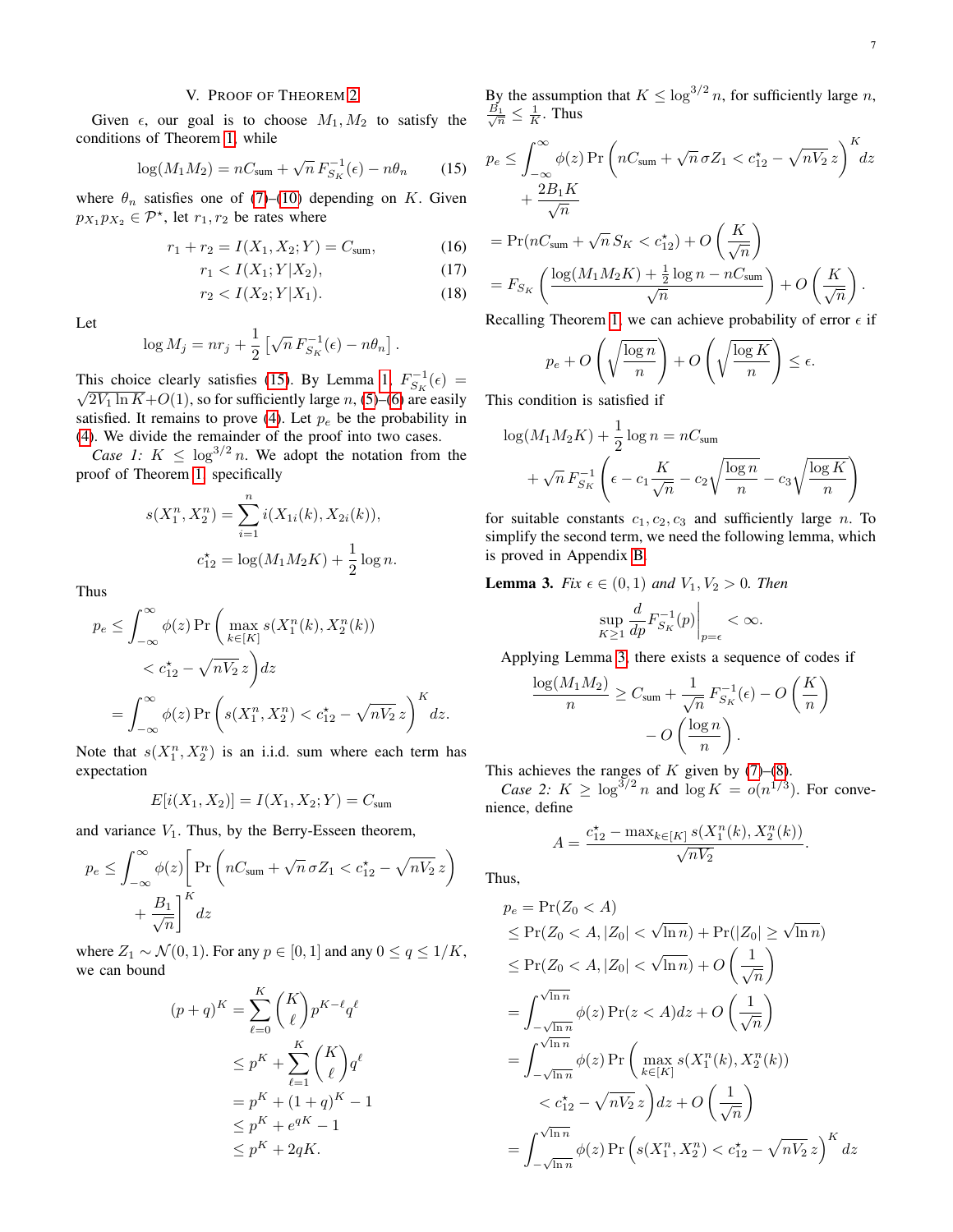$$
+O\left(\frac{1}{\sqrt{n}}\right).
$$

To continue, we need the moderate deviations bound given by the following lemma.

**Lemma 4** (Moderate deviations [\[16\]](#page-13-8)). *Let*  $X_1, X_2, \ldots$  *be i.i.d. random variables with zero mean and unit variance, and let* Fundom variables with zero mean and and variance, and let  $W = \sum_{i=1}^n X_i/\sqrt{n}$  where  $c = E[e^{t|X_1|}] < \infty$  for some  $t > 0$ . *There exist constants*  $a_0$  *and*  $b_0$  *depending only on t and c such that, for any*  $0 \leq w \leq a_0 n^{1/6}$ ,

$$
\left|\frac{\Pr(W \ge w)}{Q(w)} - 1\right| \le \frac{b_0(1+w^3)}{\sqrt{n}},
$$

*where*  $Q(w) = 1 - \Phi(w)$  *is the complementary CDF of the standard Gaussian distribution.*

To apply the moderate deviations bound, we can write

$$
\Pr\left(s(X_1^n, X_2^n) < c_{12}^* - \sqrt{nV_2} \, z\right) \\
= \Pr\left(\frac{s(X_1^n, X_2^n) - nC_{\text{sum}}}{\sqrt{nV_1}} < w_z\right)
$$

where

$$
w_z = \frac{c_{12}^{\star} - \sqrt{nV_2} z - nC_{\text{sum}}}{\sqrt{nV_1}}.
$$

Since in our integral,  $|z| \le \sqrt{\ln n}$ , in order to apply the moderate deviations bound, we need to prove that  $|w_z| \le a_0 n^{1/6}$ erate deviations bound, we need<br>as long as  $|z| \leq \sqrt{\ln n}$ . We have

$$
|w_z| \leq \frac{|c_{12}^{\star} - nC_{\text{sum}}|}{\sqrt{nV_1}} + \sqrt{\frac{2V_2 \ln n}{V_1}}.
$$

From the target for  $M_1M_2$  in [\(15\)](#page-6-0),

$$
c_{12}^* = \log(M_1 M_2 K) + \frac{1}{2} \log n
$$
  
=  $nC_{\text{sum}} + \sqrt{n} F_{S_K}^{-1}(\epsilon) - n\theta_n + \log K + \frac{1}{2} \log n$   
 $\leq nC_{\text{sum}} + \sqrt{2V_{1}n \ln K} + \log K + O(\log n)$   
=  $nC_{\text{sum}} + O(n^{2/3}).$ 

By the assumption that  $\log K = o(n^{1/3})$ , √  $n \ln K \gg \log K$ , so

$$
|w_z| = O(\sqrt{\log K}) + O(\sqrt{\log n}).
$$

Thus  $|w_z| = o(n^{1/6})$ , so indeed we may apply the moderate deviations bound. Let

$$
\lambda_n = \max_{|z| \le \sqrt{\ln n}} \frac{b_0}{\sqrt{n}} (1 + |w_z|^3)
$$

$$
= O\left(\frac{\log^{3/2} K}{\sqrt{n}}\right) + O\left(\frac{\log^{3/2} n}{\sqrt{n}}\right)
$$

Letting  $Z_1 \sim \mathcal{N}(0, 1)$  we now have

$$
p_e \le \int_{-\sqrt{\ln n}}^{\sqrt{\ln n}} \phi(z) (1 - \Pr(Z_1 > w_z)(1 - \lambda_n))^K dz
$$
  
+  $O\left(\frac{1}{\sqrt{n}}\right)$   
 $\le \int_{-\sqrt{\ln n}}^{\sqrt{\ln n}} \phi(z) (1 - Q(w_z)(1 - \lambda_n))^K dz + O\left(\frac{1}{\sqrt{n}}\right).$ 

We now claim that for any  $w \ge 0$  and any  $0 \le \lambda \le 3/4$ ,

$$
Q(w)(1 - \lambda) \ge Q(w + 2\lambda).
$$

Indeed, it is easy to see that

$$
\frac{Q(w+2\lambda)}{Q(w)} \le \frac{Q(2\lambda)}{Q(0)} = 2Q(2\lambda) \le 1 - \lambda,
$$

where the last inequality holds if  $\lambda \leq 3/4$ . Note that  $\lambda_n =$  $o(1)$ , so this inequality holds for sufficiently large n. Thus,

$$
p_e \le E\left[\left(1 - Q\left(w_{Z_0}\right)\left(1 - \lambda_n\right)\right)^K \cdot 1\left(w_{Z_0} \ge 0\right)\right]
$$
  
+ 
$$
\Pr\left(w_{Z_0} < 0\right) + O\left(\frac{1}{\sqrt{n}}\right)
$$
  

$$
\le E\left[\left(1 - Q\left(w_{Z_0} + 2\lambda_n\right)\right)^K\right] + Q\left(\frac{c_{12}^* - nC_{\text{sum}}}{\sqrt{nV_2}}\right)
$$
  
+ 
$$
O\left(\frac{1}{\sqrt{n}}\right).
$$

Note that

$$
E\left[\left(1 - Q\left(w_{Z_0} + 2\lambda_n\right)\right)^K\right]
$$
  
= 
$$
E\left[\Pr\left(Z_1 < \frac{c_{12}^* - \sqrt{nV_2}Z_0 - nC_{\text{sum}}}{\sqrt{nV_1}} + 2\lambda_n \middle| Z_0\right)^K\right]
$$
  
= 
$$
\Pr\left(\max_{k \in [K]} Z_k < \frac{c_{12}^* - \sqrt{nV_2}Z_0 - nC_{\text{sum}}}{\sqrt{nV_1}} + 2\lambda_n\right)
$$
  
= 
$$
F_{S_K}\left(\frac{c_{12}^* - nC_{\text{sum}}}{\sqrt{n}} + 2\sqrt{V_1}\lambda_n\right).
$$

At this point, we make the choice of  $M_1M_2$  slightly more precise; in particular, let

$$
\log(M_1 M_2) = nC_{\text{sum}}
$$
  
+  $\sqrt{n} F_{S_K}^{-1} \left( \epsilon - c_1 \sqrt{\frac{\log K}{n}} - c_2 \sqrt{\frac{\log n}{n}} - K^{-V_1/(2V_2)} \right)$   
-  $2\sqrt{nV_1} \lambda_n - \frac{1}{2} \log n - \log K$ 

for suitable constants  $c_1$  and  $c_2$ . From Lemma [1,](#page-2-4)

$$
\frac{c_{12}^{\star} - nC_{\text{sum}}}{\sqrt{n}} \ge \sqrt{2V_1 \ln K} - o(1).
$$

Thus

$$
Q\left(\frac{c_{12}^{*} - nC_{\text{sum}}}{\sqrt{nV_2}}\right) \le \exp\left\{-\frac{1}{2}\left(\sqrt{\frac{2V_1\ln K}{V_2}} - o(1)\right)^2\right\}
$$

$$
\le K^{-V_1/(2V_2)}
$$

where the last inequality holds for sufficiently large  $n$ . From Theorem [1,](#page-1-1) there exists a code with probability of error at most

$$
p_e + O\left(\sqrt{\frac{\log K}{n}}\right) + O\left(\sqrt{\frac{\log n}{n}}\right)
$$
  

$$
\leq \epsilon - c_1 \sqrt{\frac{\log K}{n}} - c_2 \sqrt{\frac{\log n}{n}}
$$
  

$$
+ O\left(\frac{1}{\sqrt{n}}\right) + O\left(\sqrt{\frac{\log K}{n}}\right) + O\left(\sqrt{\frac{\log n}{n}}\right)
$$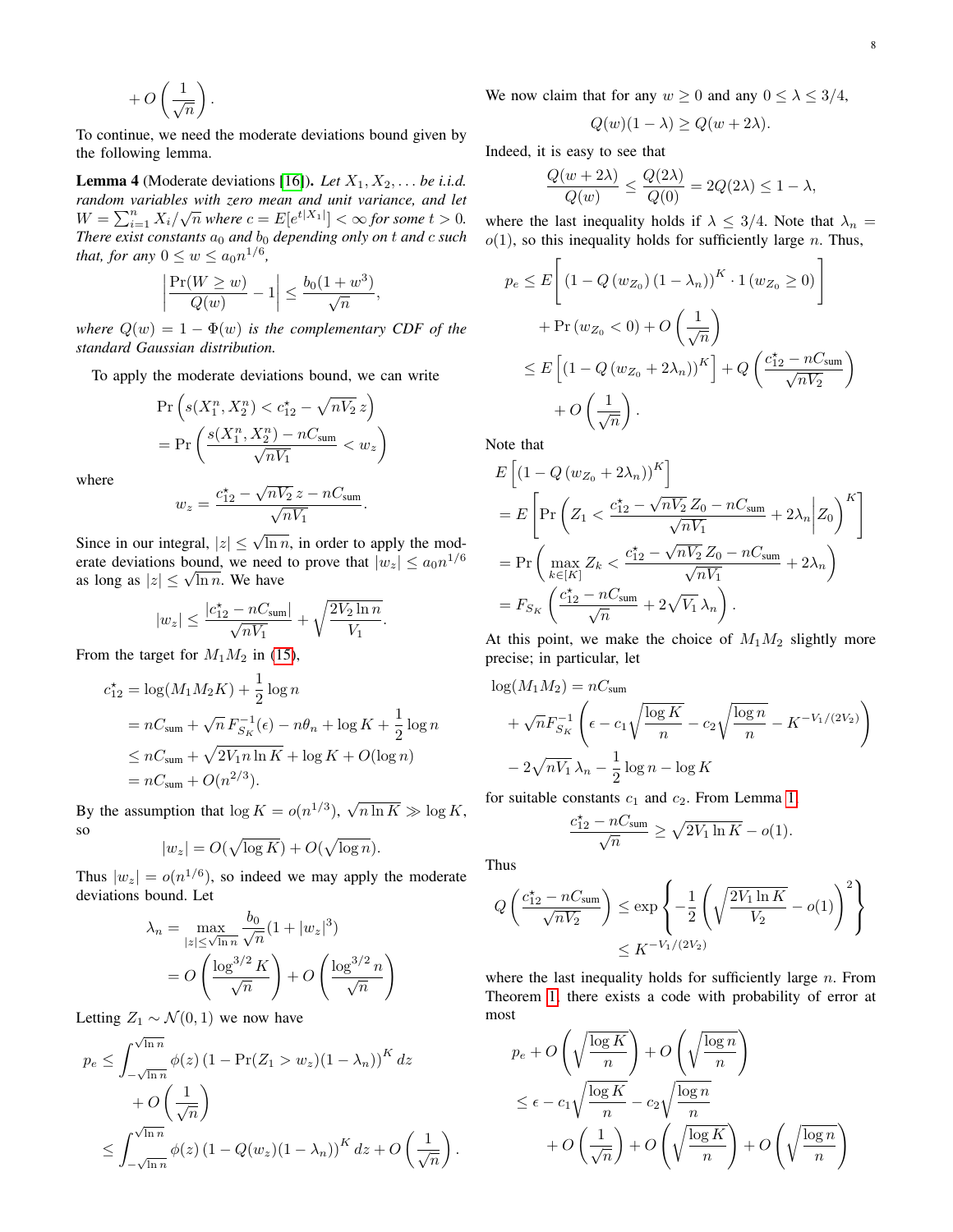$$
\leq \epsilon
$$

assuming  $c_1, c_2$  are chosen properly. This proves that we can achieve the sum-rate

$$
\frac{\log(M_1 M_2)}{n} \ge C_{\text{sum}}
$$
\n
$$
+ \frac{1}{\sqrt{n}} F_{S_K}^{-1} \left( \epsilon - c_1 \sqrt{\frac{\log K}{n}} - c_2 \sqrt{\frac{\log n}{n}} - K^{-V_1/(2V_2)} \right)
$$
\n
$$
- \frac{2\sqrt{V_1} \lambda_n}{\sqrt{n}} - \frac{\log n}{2n} - \frac{\log K}{n}
$$
\n
$$
\ge C_{\text{sum}} + \frac{1}{\sqrt{n}} F_{S_K}^{-1}(\epsilon) - O\left(\frac{\log^{3/2} K}{n}\right) - O\left(\frac{\log^{3/2} n}{n}\right)
$$

where in the last inequality we have used Lemma [3](#page-6-1) as well as the bound on  $\lambda_n$ . This achives the ranges of K given by  $(9)–(10)$  $(9)–(10)$  $(9)–(10)$ .

## VI. PROOF OF THEOREM [3](#page-2-1)

This proof uses the method of types. A probability mass function  $p_X$  is an *n*-length type on alphabet X if  $p_X(x)$  is a multiple of  $1/n$  for each  $x \in \mathcal{X}$ . For an *n*-length type  $p_X$ , the type class is denoted  $T(p_X)$ .

Let  $p_{X_1,X_2}$  be an *n*-length joint type on alphabet  $\mathcal{X}_1 \times \mathcal{X}_2$ . Note that the marginal distributions  $p_{X_1}$  and  $p_{X_2}$  are also *n*length types. We employ the following random code construction. Draw codewords uniformly from the type classes  $T(p_{X_1})$ and  $T(p_{X_2})$ . Given message pair  $(m_1, m_2)$ , the cooperation facilitator chooses uniformly from the set of  $k \in [K]$  where

$$
(f(m_1,k), f(m_2,k)) \in T(p_{X_1,X_2}).
$$

If there is no such  $k$ , the CF chooses  $k$  uniformly at random. These random choices at the CF are taken to be part of the random code design. For the purposes of this proof, the three information densities employ the joint distribution  $p_{X_1,X_2}$ . The quantity  $V_2$  is also defined as in [\(3\)](#page-1-4) using information density for this joint distribution. The decoder is as follows. Given  $y^n$ , choose the unique message pair  $(m_1, m_2)$  such that

1) 
$$
\mathbf{i}((X_1^n, X_2^n)(m_1, m_2); y^n) \ge \mathbf{c}^{\star},
$$

2)  $((X_1^n, X_2^n)(m_1, m_2)) \in T(p_{X_1, X_2})$ 

for a constant vector  $\mathbf{c}^* = [c_{12}^*, c_1^*, c_2^*]^T$  to be determined. If there is no message pair or more than one satisfying these conditions, declare an error. Note that, given

$$
(X_1^n, X_2^n)(m_1, m_2) \in T(p_{X_1, X_2}),
$$

 $(X_1^n, X_2^n)(m_1, m_2)$  is uniformly distributed on  $T(p_{X_1, X_2})$ . Let  $q(x_1^n, x_2^n)$  be the uniform distribution on the type class  $T(p_{X_1,X_2})$ , with corresponding conditional distributions  $q(x_1^n|x_2^n)$  and  $q(x_2^n|x_1^n)$ . Define random variables  $X_1^n, X_2^n, Y^n$ to have distribution

$$
p_{X_1^n, X_2^n, Y^n}(x_1^n, x_2^n, y^n) = q(x_1^n, x_2^n) p_{Y^n|X_1^n, X_2^n}(y^n|x_1^n, x_2^n).
$$

Furthermore, define  $Y_1^n, Y_2^n, Y_{12}^n$  where

$$
p_{Y_1^n, Y_2^n, Y_{12}^n | X_1^n, X_2^n, Y^n} (y_1^n, y_2^n, y_{12}^n | x_1^n, x_2^n, y^n)
$$
  
=  $p_{Y^n | X_2^n} (y_1^n | x_2^n) p_{Y^n | X_1^n} (y_2^n | x_1^n) p_{Y^n} (y_{12}^n)$ 

Now we may bound the expected error probability by

$$
E[P_e]
$$
\n
$$
\leq Pr((X_1^n, X_2^n)(1, 1) \notin T(p_{X_1, X_2}))
$$
\n
$$
+ Pr(i((X_1^n, X_2^n)(1, 1); Y^n) \geq \mathbf{c}^*)
$$
\n
$$
+ \sum_{(\hat{m}_1, \hat{m}_2) \neq (1, 1)} Pr\left((X_1^n, X_2^n)(\hat{m}_1, \hat{m}_2) \in T(p_{X_1, X_2}),
$$
\n
$$
i((X_1^n, X_2^n)(\hat{m}_1, \hat{m}_2); Y^n) \geq \mathbf{c}^* \Big| (X_1^n, X_2^n)(1, 1) \right)
$$
\n
$$
\leq Pr((X_1^n, X_2^n)(1, 1) \notin T(p_{X_1, X_2}))
$$
\n
$$
+ Pr(i((X_1^n, X_2^n)(1, 1); Y^n) \geq \mathbf{c}^*)
$$
\n
$$
+ \sum_{(\hat{m}_1, \hat{m}_2) \neq (1, 1)} Pr\left(i((X_1^n, X_2^n)(\hat{m}_1, \hat{m}_2); Y^n) \geq \mathbf{c}^* \right)
$$
\n
$$
\Big| (X_1^n, X_2^n)(1, 1), (X_1^n, X_2^n)(\hat{m}_1, \hat{m}_2) \in T(p_{X_1, X_2}) \Big).
$$
\n(20)

In the summation in [\(20\)](#page-8-0), consider a term where  $\hat{m}_1 \neq 1$  and  $\hat{m}_2 \neq 1$ . In this case,  $(X_1^n, X_2^n)(\hat{m}_1, \hat{m}_2)$  is independent from  $Y^n$ , so we may write that

<span id="page-8-0"></span>
$$
((X_1^n, X_2^n)(\hat{m}_1, \hat{m}_2), Y^n) \stackrel{d}{=} (X_1^n, X_2^n, Y_{12}^n),
$$

where  $Y_{12}^n$  has the same distribution as  $Y^n$  but is independent from  $X_1^n, X_2^n$ ; i.e.,

$$
p_{Y_{12}^n|X_1^n, X_2^n}(y^n|x_1^n, x_2^n) = p_{Y^n}(y^n).
$$

Now consider a term in [\(20\)](#page-8-0) where  $\hat{m}_1 = 1$  but  $\hat{m}_2 \neq 1$ . In this case, whether the transmitted signal from user 1 with message pair  $(1, \hat{m}_2)$  is the same as that with message pair  $(1, 1)$  depends on whether  $e(1, \hat{m}_2) = e(1, 1)$ . Thus, the term in [\(20\)](#page-8-0) is no more than

$$
\Pr\left(\mathbf{i}((X_1^n, X_2^n)(1, \hat{m}_2); Y^n) \ge \mathbf{c}^{\star})\middle| (X_1^n, X_2^n)(1, 1),
$$
  

$$
(X_1^n, X_2^n)(1, \hat{m}_2) \in T(p_{X_1, X_2}), e(1, \hat{m}_2) = e(1, 1)\right)
$$

$$
+ \Pr\left(\mathbf{i}((X_1^n, X_2^n)(1, \hat{m}_2); Y^n) \ge \mathbf{c}^{\star})\middle| (X_1^n, X_2^n)(1, 1),
$$
  

$$
(X_1^n, X_2^n)(1, \hat{m}_2) \in T(p_{X_1, X_2}), e(1, \hat{m}_2) \ne e(1, 1)\right).
$$

In the first term,  $Y^n$  is the channel output where  $X_1^n(1, \hat{m}_2)$ is one of the channel inputs, but the channel input for user 2 is unrelated. However, by the condition that  $(X_1^n, X_2^n)(1, \hat{m}_2) \in$  $T(p_{X_1,X_2})$ , these two codewords are distributed according to  $q(x_1^n, x_2^n)$ . Thus we may write that

$$
((X_1^n, X_2^n)(1, \hat{m}_2), Y^n) \stackrel{d}{=} (X_1^n, X_2^n, Y_2^n),
$$

where

$$
p_{Y_2^n|X_1^n,X_2^n}(y^n|x_1^n,x_2^n)=p_{Y^n|X_1^n}(y^n|x_1^n).
$$

In the second term, the transmitted signals are unrelated, and so the three sequences once again have the same distribution as  $(X_1^n, X_2^n, Y_{12}^n)$ . We may apply a similar analysis for the case where  $\hat{m}_1 \neq 1$  and  $\hat{m}_2 = 1$ , defining  $Y_1^n$  by

$$
p_{Y_1^n|X_1^n,X_2^n}(y^n|x_1^n,x_2^n)=p_{Y^n|X_2^n}(y^n|x_2^n).
$$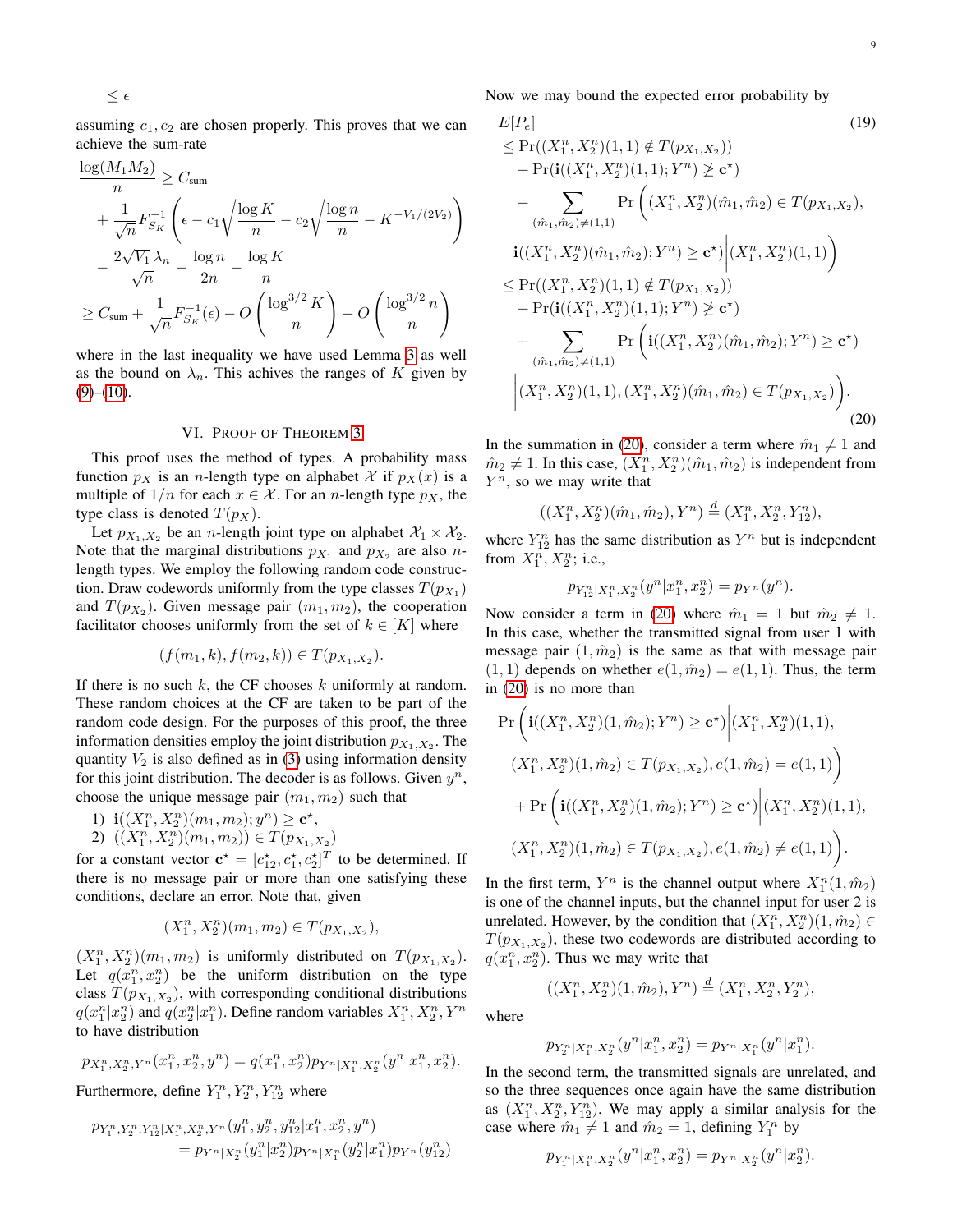Therefore

$$
E[P_e] \leq \Pr((X_1^n, X_2^n)(1, 1) \notin T(p_{X_1, X_2}))
$$
  
+ 
$$
\Pr(\mathbf{i}(X_1^n, X_2^n; Y^n) \geq \mathbf{c}^*)
$$
  
+ 
$$
M_1 M_2 \Pr(\mathbf{i}(X_1^n, X_2^n; Y_{12}^n) \geq \mathbf{c}^*)
$$
  
+ 
$$
M_1 \Pr(\mathbf{i}(X_1^n, X_2^n; Y_1^n) \geq \mathbf{c}^*)
$$
  
+ 
$$
M_2 \Pr(\mathbf{i}(X_1^n, X_2^n; Y_2^n) \geq \mathbf{c}^*)
$$
  

$$
\leq \Pr((X_1^n, X_2^n)(1, 1) \notin T(p_{X_1, X_2}))
$$
  
+ 
$$
\Pr(\mathbf{i}(X_1^n, X_2^n; Y^n) \geq \mathbf{c}^*)
$$
  
+ 
$$
M_1 M_2 \Pr(\mathbf{i}(X_1^n, X_2^n; Y_{12}^n) \geq c_{12}^*)
$$
  
+ 
$$
M_1 \Pr(\mathbf{i}(X_1^n; Y_1^n | X_2^n) \geq c_1^*)
$$
  
+ 
$$
M_2 \Pr(\mathbf{i}(X_2^n; Y_2^n | X_1^n) \geq c_2^*)
$$
.

For any  $(x_1^n, x_2^n) \in T(p_{X_1, X_2}),$ 

$$
q(x_1^n, x_2^n)
$$
  
= 
$$
\frac{1}{|T(p_{X_1, X_2})|}
$$
  
\$\leq (n + 1)^{|X\_1| \cdot |X\_2|} 2^{-nH(X\_1, X\_2)}\$  
= 
$$
(n + 1)^{|X_1| \cdot |X_2|} \prod_{\substack{x_1, x_2 \\ x_1, x_2}} p_{X_1, X_2}(x_1, x_2)^{np_{X_1, X_2}(x_1, x_2)}$= 
$$
(n + 1)^{|X_1| \cdot |X_2|} \prod_{i=1}^n p_{X_1, X_2}(x_{1i}, x_{2i}).
$$
$$

Thus, for any  $x_1^n, x_2^n$  including those not in  $T(p_{X_1,X_2})$ ,

$$
q(x_1^n, x_2^n) \le (n+1)^{|\mathcal{X}_1| \cdot |\mathcal{X}_2|} \prod_{i=1}^n p_{X_1, X_2}(x_{1i}, x_{2i}).
$$

By similar calculations

$$
q(x_1^n|x_2^n) \le (n+1)^{|\mathcal{X}_1|\cdot|\mathcal{X}_2|} \prod_{i=1}^n p_{X_1|X_2}(x_{1i}|x_{2i}),
$$
  

$$
q(x_2^n|x_1^n) \le (n+1)^{|\mathcal{X}_1|\cdot|\mathcal{X}_2|} \prod_{i=1}^n p_{X_2|X_1}(x_{2i}|x_{1i}).
$$

We bound  $Pr(i(X_1^n, X_2^n; Y_{12}^n) \ge c_{12}^*)$  as

$$
\Pr(i(X_1^n, X_2^n; Y_{12}^n) \ge c_{12}^*)
$$
\n
$$
= \sum_{x_1^n, x_2^n, y^n} q(x_1^n, x_2^n) p_{Y^n}(y^n) 1(i(x_1^n, x_2^n; y^n) \ge c_{12}^*)
$$
\n
$$
\le (n+1)^{|\mathcal{X}_1| \cdot |\mathcal{X}_2|} \sum_{x_1^n, x_2^n, y^n} \prod_{i=1}^n p_{X_1, X_2}(x_{1i}, x_{2i}) p_{Y^n}(y^n)
$$
\n
$$
\cdot 1 \left( \sum_{i=1}^n i(x_{1i}, x_{2i}; y_i) \ge c_{12}^* \right)
$$
\n
$$
\le (n+1)^{|\mathcal{X}_1| \cdot |\mathcal{X}_2|} \exp\{-c_{12}^* \}
$$
\n
$$
\cdot \sum_{x_1^n, x_2^n, y^n} \prod_{i=1}^n p_{X_1, X_2|Y}(x_{1i}, x_{2i}|y_i) p_{Y^n}(y^n)
$$
\n
$$
= (n+1)^{|\mathcal{X}_1| \cdot |\mathcal{X}_2|} \exp\{-c_{12}^* \}.
$$

Using similar bounds on the other terms, we have

$$
E[P_e] \le \Pr((X_1^n, X_2^n)(1, 1) \notin T(p_{X_1, X_2})) + \Pr(\mathbf{i}(X_1^n, X_2^n; Y^n) \ge \mathbf{c}^*)
$$

+ 
$$
(n + 1)^{|\mathcal{X}_1| \cdot |\mathcal{X}_2|} \Big( M_1 M_2 \exp\{-c_{12}^*\}
$$
  
+  $M_1 \exp\{-c_1^*\} + M_2 \exp\{-c_2^*\}$ .

Next, choose

$$
c_{12}^* = \log(M_1 M_2) + \frac{1}{2} \log n + |\mathcal{X}_1| \cdot |\mathcal{X}_2| \log(n+1),
$$
  
\n
$$
c_1^* = \log M_1 + \frac{1}{2} \log n + |\mathcal{X}_1| \cdot |\mathcal{X}_2| \log(n+1),
$$
  
\n
$$
c_2^* = \log M_2 + \frac{1}{2} \log n + |\mathcal{X}_1| \cdot |\mathcal{X}_2| \log(n+1).
$$

Then

<span id="page-9-0"></span>
$$
E[P_e] \le \Pr((X_1^n, X_2^n)(1, 1) \notin T(p_{X_1, X_2}))
$$
  
+  $\Pr(\mathbf{i}(X_1^n, X_2^n; Y^n) \not\ge \mathbf{c}^*) + \frac{3}{\sqrt{n}}$   
 $\le \Pr((X_1^n, X_2^n)(1, 1) \notin T(p_{X_1, X_2}))$   
+  $\Pr(i(X_1^n, X_2^n; Y^n) < c_{12}^*)$   
+  $\Pr(i(X_1^n; Y^n | X_2^n) < c_1^*)$   
+  $\Pr(i(X_2^n; Y^n | X_2^n) < c_2^*) + \frac{3}{\sqrt{n}}.$  (21)

As in the proof of Thm. [2,](#page-2-0) let  $(r_1, r_2)$  be a pair of rates satisfying [\(16\)](#page-6-2)–[\(18\)](#page-6-3). We now choose

$$
\log M_j = r_j - \frac{1}{2} \left( \sqrt{nV_2} \, Q^{-1}(\epsilon) + n\theta_n \right), \quad j = 1, 2
$$

where  $\theta_n$  is an error term to be determined chosen below to satisfy  $\theta_n \leq O(\frac{\log n}{n})$ . Thus

$$
\log(M_1 M_2) = nI(X_1, X_2; Y) - \sqrt{nV_2} Q^{-1}(\epsilon) - n\theta_n.
$$

Consider the first term in [\(21\)](#page-9-0). Note that  $(X_1^n, X_2^n)(1, 1) \notin$  $T(p_{X_1,X_2})$  only if

$$
(f_1(1,k), f_2(1,k)) \notin T(p_{X_1,X_2})
$$
 for all  $k \in [K]$ .

This occurs with probability bounded as

$$
\Pr((X_1^n, X_2^n)(1, 1) \notin T(p_{X_1, X_2}))
$$
\n
$$
= \left(1 - \frac{|T(p_{X_1, X_2})|}{|T(p_{X_1})| \cdot |T(p_{X_2})|}\right)^K
$$
\n
$$
\leq \left(1 - (n + 1)^{-|\mathcal{X}_1| \cdot |\mathcal{X}_2|} 2^{-nI(X_1; X_2)}\right)^K
$$
\n
$$
\leq \exp\left\{-K(n + 1)^{-|\mathcal{X}_1| \cdot |\mathcal{X}_2|} 2^{-nI(X_1; X_2)}\right\}
$$
\n
$$
\leq \frac{1}{\sqrt{n}},
$$

where the last inequality holds if

<span id="page-9-1"></span>
$$
I(X_1; X_2) \le \frac{1}{n} \left( \log K - |\mathcal{X}_1| \cdot |\mathcal{X}_2| \log (n+1) - \log \left( \frac{1}{2} \ln n \right) \right).
$$
 (22)

Now consider the second term in [\(21\)](#page-9-0). For any  $(x_1^n, x_2^n) \in$  $T(p_{X_1,X_2}),$ 

$$
\sum_{i=1}^{n} E[i(x_{1i}, x_{2i}; Y_i)] = nI(X_1, X_2; Y),
$$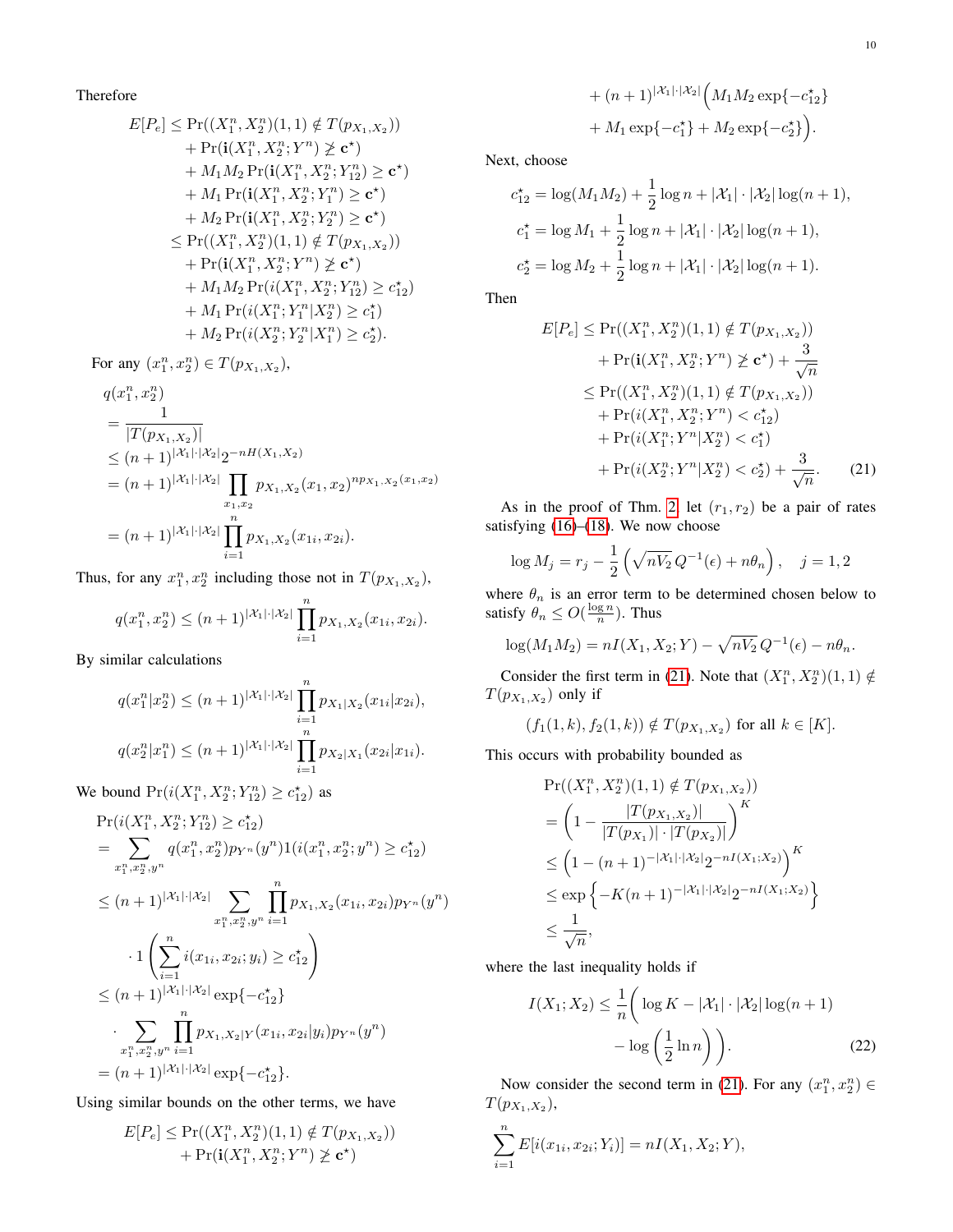$$
\sum_{i=1}^{n} \text{Var}[i(x_{1i}, x_{2i}; Y_i)]
$$
  
=  $n \sum_{x_1, x_2} p_{X_1, X_2}(x_1, x_2) V(p_{Y|X_1=x_1, X_2=x_2} || p_Y) = nV_2.$ 

By the Berry-Esseen inequality,

$$
\Pr(i(X_1^n, X_2^n; Y^n) < c_{12}^*)
$$
\n
$$
\leq \max_{(x_1^n, x_2^n) \in T(p_{X_1, X_2})} \Pr(i(x_1^n, x_2^n; Y^n) < c_{12}^* | x_1^n, x_2^n)
$$
\n
$$
\leq Q\left(\frac{nI(X_1, X_2; Y) - c_{12}^*}{\sqrt{nV_2}}\right) + O\left(\frac{1}{\sqrt{n}}\right).
$$

As in the proof of Thm. [2](#page-2-0) (near [\(14\)](#page-4-2)), we use Hoeffding's inequality to bound the third and fourth terms in [\(21\)](#page-9-0) from above by  $1/\sqrt{n}$ .

Putting together all the above bounds, for any  $p_{X_1,X_2}$ satisfying [\(22\)](#page-9-1), we find

$$
E[P_e]
$$
  
\n
$$
\leq Q\left(\frac{nI(X_1, X_2; Y) - c_{12}^*}{\sqrt{nV_2}}\right) + O\left(\frac{1}{\sqrt{n}}\right)
$$
  
\n
$$
= Q\left(\frac{nI(X_1, X_2; Y) - \log(M_1M_2) - O(\log n)}{\sqrt{nV_2}}\right)
$$
  
\n
$$
+ O\left(\frac{1}{\sqrt{n}}\right)
$$
  
\n
$$
= Q\left(Q^{-1}(\epsilon) + \sqrt{\frac{n}{V_2}}\theta_n - O\left(\frac{\log n}{\sqrt{n}}\right)\right) + O\left(\frac{1}{\sqrt{n}}\right).
$$

There exists a choice for  $\theta_n = O(\frac{\log n}{n})$  where this bound is no greater than  $\epsilon$ . This proves that we can achieve the sum-rate

$$
\frac{\log(M_1 M_2)}{n} \ge I(X_1, X_2; Y) - \sqrt{\frac{V_2}{n}} Q^{-1}(\epsilon) - O\left(\frac{\log n}{n}\right)
$$

for any  $p_{X_1,X_2}$  satisfying [\(22\)](#page-9-1).

## <span id="page-10-0"></span>APPENDIX A PROOF OF LEMMA [2](#page-2-3)

Through this proof,  $x \approx y$  means that  $x - y \to 0$  as  $a \to 0$ . For small a,  $I(X_1; X_2) \le a$  implies that  $p_{X_1, X_2} \approx p_{X_1} p_{X_2}$ . Thus, the second-order Taylor approximation for the mutual information gives

$$
I(X_1; X_2)
$$
  
\n
$$
\approx \frac{1}{2 \ln 2} \sum_{x_1, x_2} \frac{(p_{X_1, X_2}(x_1, x_2) - p_{X_1}(x_1) p_{X_2}(x_1))^2}{p_{X_1}(x_1) p_{X_2}(x_2)}.
$$

Moreover, the first-order Taylor approximation of the mutual information  $I(X_1, X_2; Y)$  is

$$
\sum_{1,x_2,y} p_{X_1,X_2}(x_1,x_2) \log \frac{p_{Y|X_1,X_2}(y|x_1,x_2)}{p_Y(y)}
$$

where

$$
p_Y(y) = \sum_{x_1, x_2} p_{X_1}(x_1) p_{X_2}(x_2) p_{Y|X_1, X_2}(y|x_1, x_2).
$$

As usual, let

 $\boldsymbol{x}$ 

$$
i(x_1, x_2; y) = \log \frac{p_{Y|X_1, X_2}(y|x_1, x_2)}{p_Y(y)}
$$

$$
i(x_1, x_2) = \sum_{y} p_{Y|X_1, X_2}(y|x_1, x_2)i(x_1, x_2; y).
$$

Also let

$$
I_0(X_1, X_2; Y) = \sum_{x_1, x_2} p_{X_1}(x_1) p_{X_2}(x_2) i(x_1, x_2)
$$

be the mutual information where  $X_1$  and  $X_2$  are independent. We can now rewrite the optimization problem for  $\Delta(a)$  in terms of the marginal distributions  $p_{X_1}, p_{X_2}$ , and

$$
r(x_1, x_2) = p_{X_1, X_2}(x_1, x_2) - p_{X_1}(x_1)p_{X_2}(x_2).
$$

Note that

$$
I(X_1, X_2; Y) - C_{sum}
$$
  
\n
$$
\approx \sum_{x_1, x_2} r(x_1, x_2)i(x_1, x_2) + I_0(X_1, X_2; Y) - C_{sum}
$$

In particular, if we consider maximizing over only  $r$ , the optimization problem is

<span id="page-10-1"></span>maximize 
$$
\sum_{x_1, x_2} r(x_1, x_2) i(x_1, x_2)
$$
  
\nsubject to 
$$
\sum_{x_1, x_2} \frac{r(x_1, x_2)^2}{px_1(x_1)px_2(x_2)} \le a 2 \ln 2
$$

$$
\sum_{x_2} r(x_1, x_2) = 0 \text{ for all } x_1 \in \mathcal{X}_1.
$$

$$
\sum_{x_1} r(x_1, x_2) = 0 \text{ for all } x_2 \in \mathcal{X}_2
$$
 (23)

The Lagrangian for this problem is

$$
\sum_{x_1,x_2} r(x_1,x_2)i(x_1,x_2) - \lambda \left( \frac{r(x_1,x_2)^2}{p_{X_1}(x_1)p_{X_2}(x_2)} - a \, 2 \ln 2 \right) + \sum_{x_1} \nu_1(x_1) \sum_{x_2} r(x_1,x_2) + \sum_{x_2} \nu_2(x_2) \sum_{x_1} r(x_1,x_2).
$$

Differentiating with respect to  $r(x_1, x_2)$  and setting to zero, we find that the optimal  $r(x_1, x_2)$  is of the form

$$
r(x_1,x_2)=\frac{p_{X_1}(x_1)p_{X_2}(x_2)}{2\lambda}\left(i(x_1,x_2)+\nu_1(x_1)+\nu_2(x_2)\right).
$$

We first find the values of the dual variables  $\nu_1$  and  $\nu_2$ . For any  $x_1$ , we need

$$
0 = \sum_{x_2} r(x_1, x_2)
$$
  
=  $\frac{p_{X_1}(x_1)}{2\lambda} (E[i(x_1, X_2)] + \nu_1(x_1) + E[\nu_2(X_2)])$ 

where the expectations are with respect to  $(X_1, X_2) \sim$  $p_{X_1} p_{X_2}$ . Combining this constraint with the equivalent one for  $\nu_2$ , we must have

$$
\nu(x_1) = -E[i(x_1, X_2)] - E[\nu_2(X_2)]
$$
  

$$
\nu(x_2) = -E[i(X_1, x_2)] - E[\nu_1(X_1)].
$$

Taking the expectation of either constraint gives

$$
E[\nu_2(X_2)] + E[\nu(X_1)] = -E[i(X_1, X_2)].
$$

Thus

$$
\nu_1(x_1) + \nu_2(x_2)
$$
  
= 
$$
-E[i(x_1, X_2)] - E[i(X_1, x_2)] + E[i(X_1, X_2)].
$$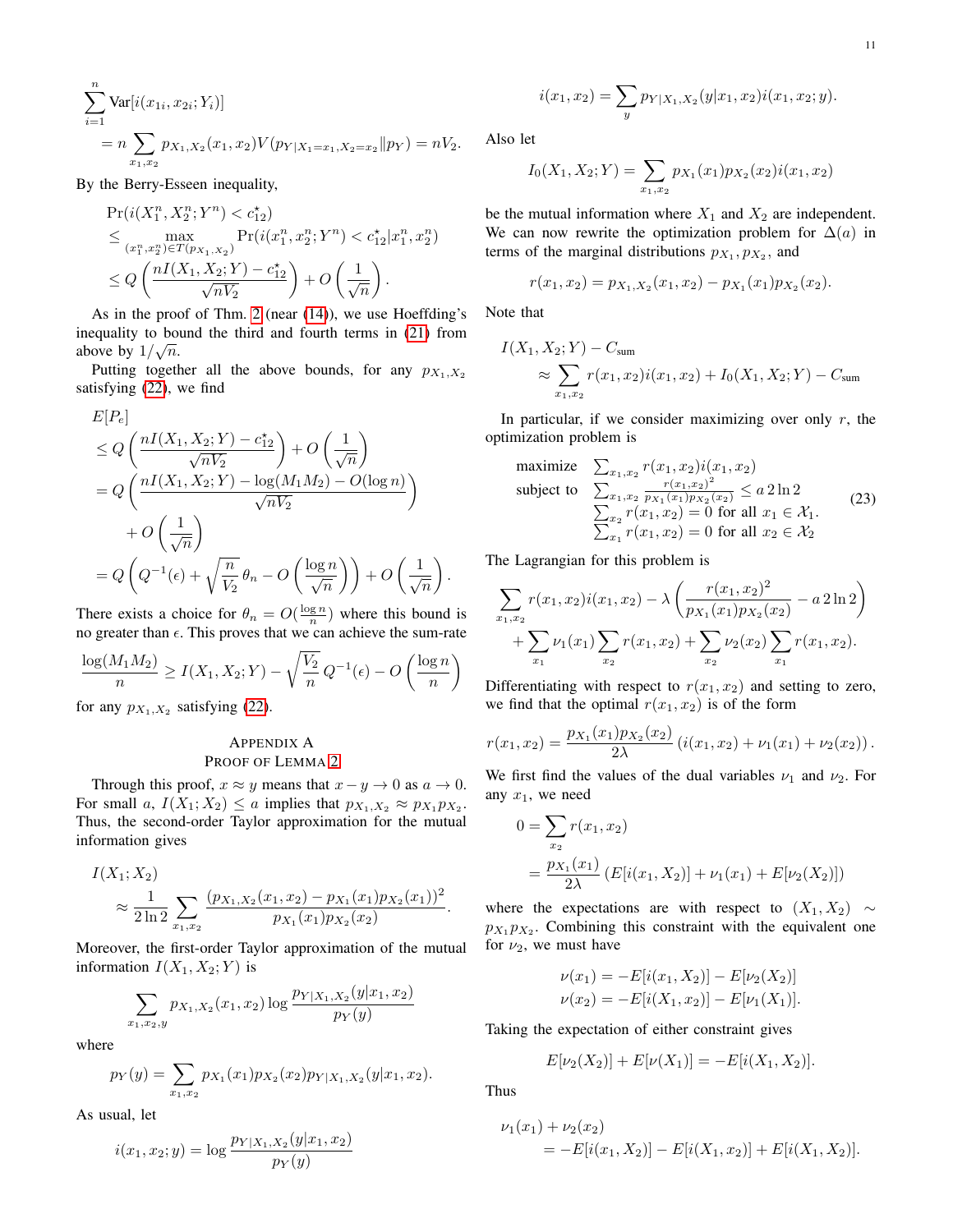and so

$$
r(x_1, x_2) = \frac{1}{2\lambda} p_{X_1}(x_1) p_{X_2}(x_2) j(x_1, x_2)
$$

where

$$
j(x_1, x_2) = i(x_1, x_2) - E[i(x_1, X_2)] - E[i(X_1, x_2)] + E[i(X_1, X_2)].
$$

To find  $\lambda$ , we use the constraint

$$
a \, 2 \ln 2 = \sum_{x_1, x_2} \frac{r(x_1, x_2)^2}{p_{X_1}(x_1) p_{X_2}(x_2)}
$$

$$
= \frac{1}{(2\lambda)^2} E[j(X_1, X_2)^2]
$$

so

$$
\frac{1}{2\lambda} = \sqrt{\frac{a 2 \ln 2}{E[j(X_1, X_2)^2]}}.
$$

We may now derive the optimal objective value for the optimization problem in [\(23\)](#page-10-1), which is

$$
\sum_{x_1, x_2} r(x_1, x_2) i(x_1, x_2)
$$
  
=  $\sqrt{\frac{a 2 \ln 2}{E[j(X_1, X_2)^2]}} E[j(X_1, X_2) i(X_1, X_2)].$ 

Now considering the optimization over  $p_{X_1}, p_{X_2}$ , we may write

$$
\Delta(a) \approx \max_{p_{X_1} p_{X_2}} \sqrt{\frac{a 2 \ln 2}{E[j(X_1, X_2)^2]}} E[j(X_1, X_2)i(X_1, X_2)] + I_0(X_1, X_2; Y) - C_{\text{sum}}.
$$

Note that for small  $a$ , the RHS will be negative unless  $p_{X_1}, p_{X_2}$  are such that  $I_0(X_1, X_2; Y) = C$  (i.e., they are sum-capacity achieving). By the optimality conditions for the maximization defining the sum-capacity, this implies that

 $E[i(x_1, X_2)] = C_{\text{sum}}$  for all  $x_1$  where  $p_{X_1}(x_1) > 0$  $E[i(X_1, x_2)] = C_{\text{sum}}$  for all  $x_1$  where  $p_{X_2}(x_2) > 0$ .

Thus, for  $x_1, x_2$  where  $p_{X_1}(x_1)p_{X_2}(x_2) > 0$ , we have

$$
j(x_1, x_2) = i(x_1, x_2) - C.
$$

Thus  $E[j(X_1, X_2)^2] = \text{Var}(i(X_1, X_2))$ , and

$$
E[j(X_1, X_2)i(X_1, X_2)] = E[i(X_1, X_2)^2 - C_{sum} i(X_1, X_2)]
$$
  
= 
$$
E[i(X_1, X_2)^2] - C_{sum}^2
$$
  
= 
$$
Var(i(X_1, X_2)).
$$

Therefore

$$
\Delta(a) \approx \max_{p_{X_1}p_{X_2}: I(X_1, X_2; Y) = C_{\text{sum}}} \sqrt{a 2 \ln 2 \text{Var}(i(X_1, X_2))}
$$

$$
= \sigma \sqrt{a 2 \ln 2}.
$$

## <span id="page-11-0"></span>APPENDIX B PROOF OF LEMMA [3](#page-6-1)

We first need the following lemma.

<span id="page-11-3"></span>**Lemma 5.** *Fix*  $\epsilon \in (0, 1)$ *. Let Y* and *Z be independent random variables where*

$$
f_Y(y) \ge c \text{ for all } p \in [F_Y^{-1}(\epsilon/4), F_Y^{-1}(\frac{3+\epsilon}{4})],
$$
  

$$
d \ge f_Z(y) \ge c \text{ for all } p \in [F_Z^{-1}(\epsilon/4), F_Z^{-1}(\frac{3+\epsilon}{4})].
$$

*Then for*  $X = Y + Z$ *,* 

$$
f_X(F_X^{-1}(\epsilon)) \ge \min\left\{\frac{3c}{4}, \frac{c^2\epsilon}{4d}\right\}.
$$

*Proof:* Let  $x = F_X^{-1}(\epsilon)$ . Note that

$$
F_X(y+z) = \Pr(Y+Z \le y+z)
$$
  
\n
$$
\le \Pr(Y \le y \text{ or } Z \le z)
$$
  
\n
$$
\le F_Y(y) + F_Z(z).
$$

In particular,

so

$$
F_X(F_Y^{-1}(\epsilon/2) + F_Z^{-1}(\epsilon/2)) \le \epsilon
$$

$$
x \ge F_Y^{-1}(\epsilon/2) + F_Z^{-1}(\epsilon/2).
$$

By similar reasoning,

$$
x \le F_Y^{-1}\left(\frac{1+\epsilon}{2}\right) + F_Z^{-1}\left(\frac{1+\epsilon}{2}\right).
$$

Define

$$
y_1 = F_Y^{-1}(\epsilon/4),
$$
  $y_2 = F_Y^{-1}(\frac{3+\epsilon}{4}),$   
\n $z_1 = F_Z^{-1}(\epsilon/4),$   $z_2 = F_Z^{-1}(\frac{3+\epsilon}{4}).$ 

Consider several cases. First, if

<span id="page-11-1"></span>
$$
y_2 + z_1 \le x \le y_1 + z_2. \tag{24}
$$

Then

$$
f_X(x) = \int_{-\infty}^{\infty} f_Y(x - z) f_Z(z) dz
$$
  
\n
$$
\geq \int_{z_1}^{z_2} cf_Y(x - z) dz
$$
  
\n
$$
= c \Pr(x - z_2 < Y < x - z_1)
$$
  
\n
$$
\geq c \Pr(y_1 < Y < y_2)
$$
  
\n
$$
= c \left( \frac{3 + \epsilon}{4} - \frac{\epsilon}{4} \right)
$$
  
\n
$$
\geq \frac{3c}{4}.
$$

Similarly, if

<span id="page-11-2"></span>
$$
y_1 + z_2 \le x \le y_2 + z_1,\tag{25}
$$

then  $f_X(x) \ge \frac{3c}{4}$ . Now consider the case that neither [\(24\)](#page-11-1) nor [\(25\)](#page-11-2) holds. We have

$$
f_X(x) \ge \int_{\max\{y_1, x-z_2\}}^{\min\{y_2, x-z_1\}} c^2 dy
$$
  
=  $c^2 \left[\min\{y_2, x-z_1\} - \max\{y_1, x-z_2\}\right]$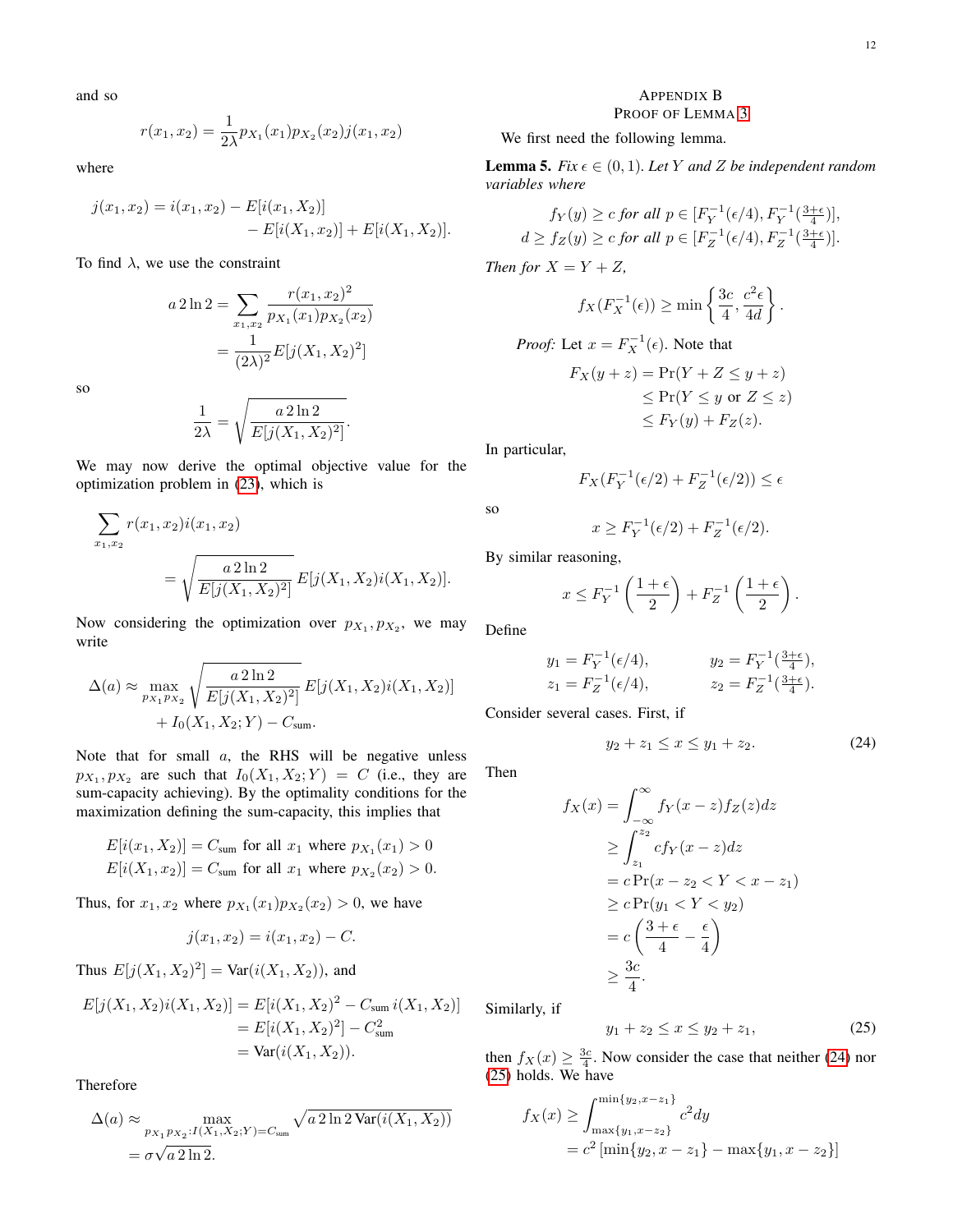.

By the assumption that [\(24\)](#page-11-1) and [\(25\)](#page-11-2) do not hold, we have

$$
f_X(x) \ge c^2 \min\{y_2 + z_2 - x, x - y_1 - z_2\}.
$$

Note that

$$
y_2 + z_2 - x \ge F_Y^{-1}(1/2 + \epsilon) + F_Z^{-1}(1/2 + \epsilon)
$$

$$
- F_Y^{-1}\left(\frac{1+\epsilon}{2}\right) + F_Z^{-1}\left(\frac{1+\epsilon}{2}\right)
$$

$$
\ge F_Z^{-1}(1/2 + \epsilon) - F_Z^{-1}\left(\frac{1+\epsilon}{2}\right)
$$

$$
\ge \frac{\epsilon}{2d}.
$$

Moreover

$$
x - y_1 - y_2 \ge F_Y^{-1}(\frac{\epsilon}{2}) + F_Z^{-1}(\frac{\epsilon}{2}) - F_Y^{-1}(\frac{\epsilon}{4}) - F_Z^{-1}(\frac{\epsilon}{4})
$$
  
 
$$
\ge F_Z^{-1}(\epsilon/2) - F_Z^{-1}(\epsilon/4)
$$
  
 
$$
\ge \frac{\epsilon}{4d}.
$$

Thus in this case,

$$
f_X(x) \ge \frac{c^2 \epsilon}{2d}.
$$

We now complete the proof of Lemma [3.](#page-6-1) Recall that  $S_K =$ we now complete the proof of Lemma 5. Recall that  $S_K = \overline{V_1}Z(K) + \sqrt{V_2}Z_0$  where  $Z(K) = \max_{k \in [K]} Z_k$ . Let  $x =$  $F_{S_K}^{-1}(\epsilon)$ . Note that

$$
\frac{d}{ds}F_{S_K}(s) = f_{S_K}(s)
$$

and so

$$
\left. \frac{d}{dp} F_{S_K}^{-1}(p) \right|_{p=\epsilon} = \frac{1}{f_{S_K}(x)}.
$$

Thus it is sufficient to show that  $f_{S_K}(x)$  is bounded away from zero for all K. Since  $Z_0 \sim \mathcal{N}(0, 1)$ ,

$$
\begin{split} &F_{Z_0}^{-1}(\epsilon/4)\!\geq\!-\sqrt{2\ln(2/\epsilon)},\quad F_{Z_0}^{-1}(\tfrac{3+\epsilon}{4})\!\leq\!\sqrt{2\ln(2/(1-\epsilon))}.\\ &\text{Thus, for } z\in[F_{Z_0}^{-1}(\epsilon/4),F_{Z_0}^{-1}(\tfrac{3+\epsilon}{4})], \end{split}
$$

$$
f_{Z_0}(z) = \phi(z)
$$
  
\n
$$
\geq \max{\phi(-\sqrt{2\ln(2/\epsilon)}), \phi(\sqrt{2\ln(2/(1-\epsilon)}))}
$$
  
\n
$$
= \max{\frac{2}{\sqrt{2\pi}\epsilon}, \frac{2}{\sqrt{2\pi}(1-\epsilon)}}
$$
  
\n
$$
= \frac{2}{\sqrt{2\pi}\min{\epsilon, 1-\epsilon}}.
$$

Moreover, for all  $z$ ,

$$
f_{Z_0}(z) \leq \frac{1}{\sqrt{2\pi}}.
$$

Now we prove a lower bound on  $f_{Z(K)}(y)$ . Specifically let  $y = F^{-1}_{Z(K)}(p)$  for  $p \in \left[\frac{\epsilon}{4}, \frac{3+\epsilon}{4}\right]$ . Note that

$$
p = F_{Z(K)}(y) = \Phi(y)^K
$$

so  $\Phi(y) = p^{1/K}$ . We have

$$
f_{Z(K)}(y) = K\Phi(y)^{K-1}\phi(y)
$$

$$
= Kp^{1-1/K}\phi(y)
$$

Suppose  $p^{1/K} < 1/2$ . Thus  $y < 0$ . Also, since  $K \ge 1$ ,  $p^{1/K} \ge 1$  $p \geq \frac{\epsilon}{4}$ , we have

$$
\frac{\epsilon}{4} \le p^{1/K}
$$
  
=  $\Phi(y)$   
=  $Q(-y)$   
 $\le e^{-y^2/2}$ 

Thus

$$
0 > y \ge -\sqrt{2\ln(4/\epsilon)}
$$

.

and so

$$
f_{Z(K)}(y) \ge K p^{1-1/K} \frac{\epsilon}{4\sqrt{2\pi}} \ge K p \frac{\epsilon}{4\sqrt{2\pi}} \ge \frac{\epsilon^2}{16\sqrt{2\pi}}
$$

Now suppose  $p^{1/K} \ge 1/2$ , so  $y \ge 0$ . We have

$$
p^{1/K} = \Phi(y)
$$
  
= 1 - Q(y)  

$$
\geq 1 - e^{-y^2/2}
$$

and so

$$
y \le \sqrt{-2\ln(1-p^{1/K})}.
$$

Thus

$$
f_{Z(K)}(y) \ge K p^{1-1/K} \phi \left( \sqrt{-2\ln(1-p^{1/K})} \right)
$$
  
=  $K p^{1-1/K} \frac{1}{\sqrt{2\pi}} (1-p^{1/K})$   
=  $K p \frac{1}{\sqrt{2\pi}} (p^{-1/K} - 1)$ 

In the limit as  $K \to \infty$ ,

$$
p^{-1/K} - 1 = \exp\left\{-\frac{1}{K}\ln p\right\} - 1
$$

$$
\geq -\frac{1}{K}\ln p.
$$

Thus

$$
f_{Z(K)}(y) \ge \frac{p \ln(1/p)}{\sqrt{2\pi}}
$$

.

This proves that there exists a  $c > 0$  such that  $f_{Z(K)}(y) \ge c$ for all y in the range of interest. Similar  $f_{Z_0}$  is upper and lower bounded as shown above, we may apply Lemma [5](#page-11-3) to complete the proof.

#### **REFERENCES**

- <span id="page-12-0"></span>[1] F. Willems, "The discrete memoryless multiple access channel with partially cooperating encoders," *IEEE Transactions on Information Theory*, vol. 29, no. 3, pp. 441–445, 1983.
- <span id="page-12-1"></span>[2] F. Willems and E. Van der Meulen, "The discrete memoryless multipleaccess channel with cribbing encoders," *IEEE Transactions on Information Theory*, vol. 31, no. 3, pp. 313–327, 1985.
- <span id="page-12-2"></span>[3] P. Noorzad, M. Effros, M. Langberg, and T. Ho, "On the power of cooperation: Can a little help a lot?" in *IEEE International Symposium on Information Theory*, 2014, pp. 3132–3136.
- <span id="page-12-3"></span>[4] P. Noorzad, M. Effros, and M. Langberg, "The unbounded benefit of encoder cooperation for the k-user MAC," *IEEE Transactions on Information Theory*, vol. 64, no. 5, pp. 3655–3678, 2018.
- <span id="page-12-4"></span>[5] M. Langberg and M. Effros, "On the capacity advantage of a single bit," in *2016 IEEE Globecom Workshops (GC Wkshps)*. IEEE, 2016, pp. 1–6.